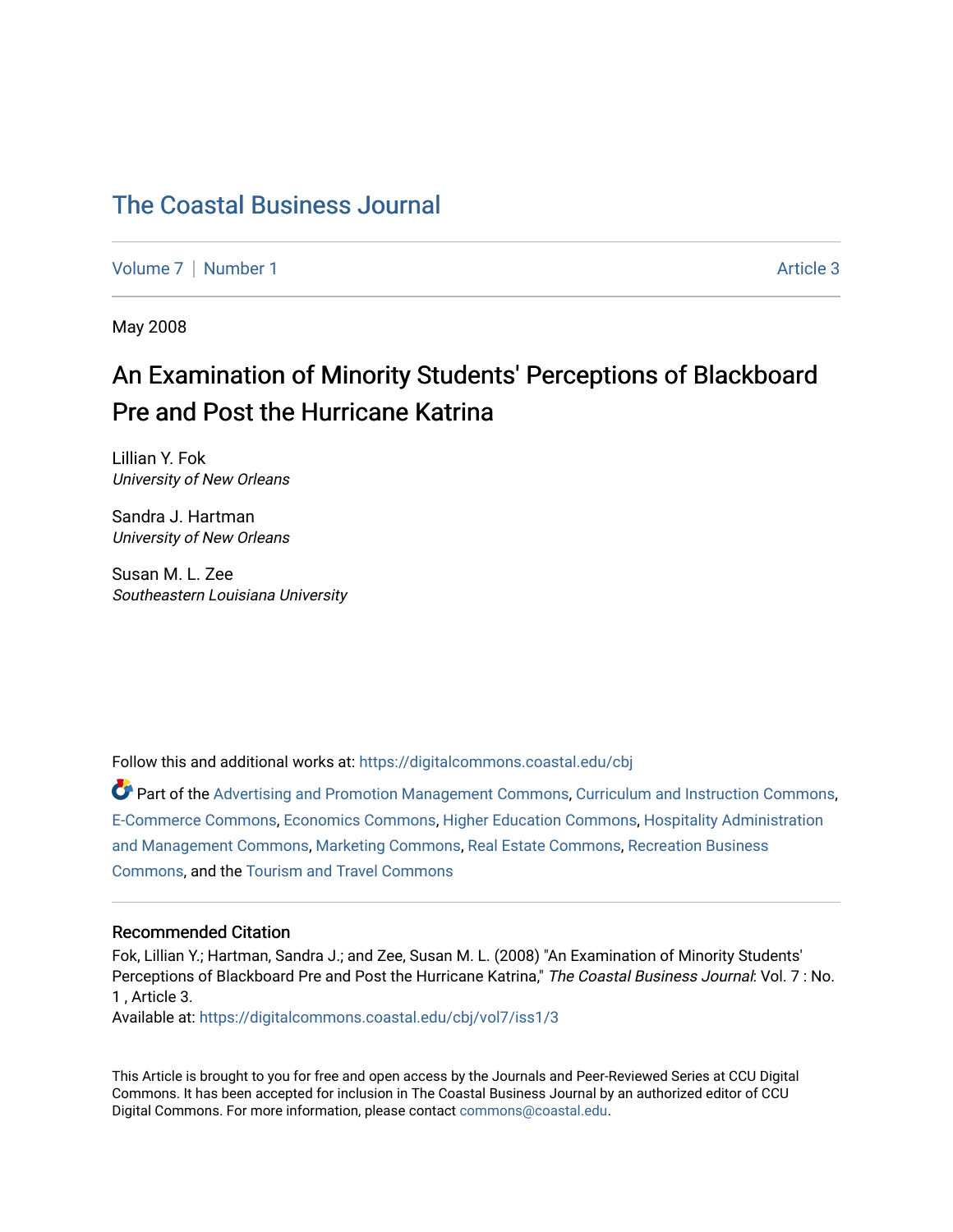#### **AN EXAMINATION OF MINORITY STUDENTS' PERCEPTIONS OF BLACKBOARD PRE AND POST THE HURRICANE KATRINA**

# **Lillian Y. Fok, University of New Orleans Sandra J. Hartman, University of New Orleans Susan M. L. Zee, Southeastern Louisiana University**

#### **ABSTRACT**

 *In recent years, there has been a rapid increase in use of what we term Web Enhanced Instruction (WEI) by colleges and universities. Recent work by Landry (2003) and Landry et al (2006) has reported the development and an initial examination of a modification of the Davis (1989) Technology Acceptance Model (TAM) to measure students' perceptions of various "elements" of a specific WEI, the Blackboard. In this research, we extend the Landry (2003) and Landry et al (2006) investigation to a minority university located in New Orleans. Our emphasis is upon examining linkages in the TAM for samples pre and post the Hurricane Katrina disaster.*

#### **INTRODUCTION**

Recent years have seen a major infusion of technology into the university classroom, especially as computer prices have dropped dramatically and their use has become much more universal among faculty and students than has been the case in the past (Del Favero & Hinson, 2007; Inoue, 2000). The use of the technology itself ranges from conducting classes completely online to using Web Enhanced Instruction (WEI) to supplement the traditional on-campus lecture with course content which can be accessed online (Landry, Griffeth & Hartman, 2006). Surprisingly, however, given the rapid adoption of new technology, there has been little systematic work to evaluate its effectiveness in areas such as permitting students to move toward being active, rather than passive learners (Dumort, 2000; Helford & Lei, 2001). Recent work by Landry (2003) and Landry et al (2006) has reported the development and an initial examination of a modification of the Davis (1989) Technology Acceptance Model (TAM) to measure students' perceptions of various "elements" of a specific WEI, the Blackboard. Elements are features such as discussion boards or e-mail. In this research, we extend the Landry et al investigation to a minority university in New Orleans, with emphasis on considering how students responded to the elements before and after the disaster situation brought about by Hurricanes Katrina and Rita.

#### **TECHNOLOGY ACCEPTANCE MODEL (TAM)**

The Landry (2003) and Landry et al (2006) research was based upon the Davis (1989) TAM, which, in turn, had its theoretical basis in the theory of reasoned action (Fishbein & Ajzen, 1975) which held that behavior is a function of attitudes toward and perceptions about the behavior. Davis' (1989) research showed that the behavior – computer usage/perceived computer usage – was a function of perceived Usefulness or "the degree to which a person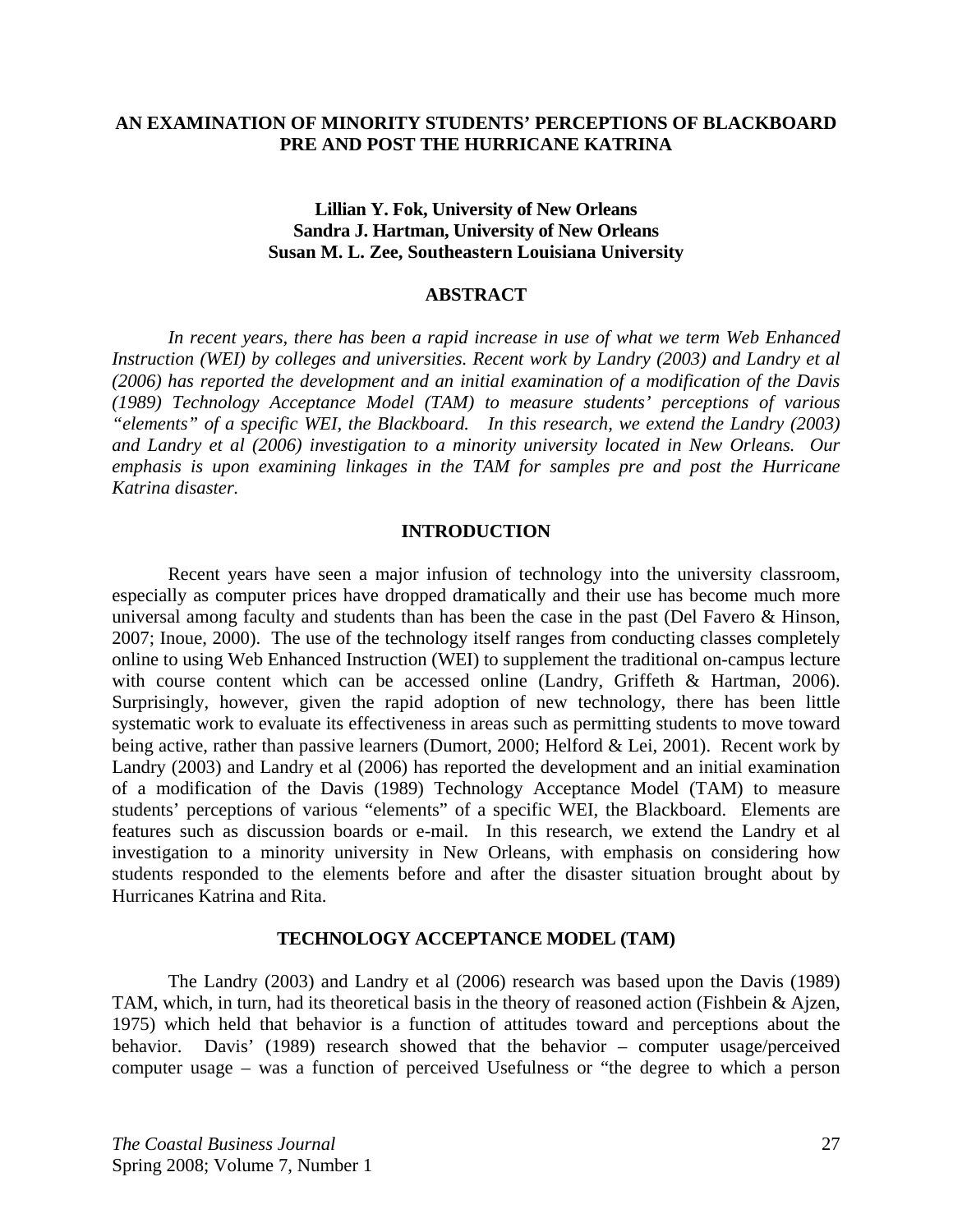believes that using a particular system would enhance his or her job performance," and perceived Ease of Use or "the degree to which using a particular technology would be free from effort." The instrument (Landry, 2003; Landry et al, 2006) was based upon the theory by Segars and Grover (1993) which divided Usefulness into Effectiveness and Importance, but this research did not examine Ease of Use. Landry (2003) and Landry et al (2006) modified Davis' (1989) TAM, incorporating Ease of Use as well as the Segars et al breakout of Usefulness into Effectiveness and Importance. Their results found support for all of the linkages in the TAM (Figure 1). Thus, they find that there are linkages between Ease of Use and Usefulness (Effectiveness and Importance) and that those students who found the Blackboard Easy to Use also found it Useful. Moreover, both Ease of Use and Usefulness are related to Usage, and students who found Blackboard Easy to Use and Useful would report higher Usage. Note, however, that while the reported correlations are significant ( $p < .01$ ), they are higher for Usefulness (in the .7 range) than for ease of use (.3 and below), a finding which may reflect discussion in the literature that Usefulness is more important than Ease of Use (Landry 2003). Moreover, the findings held only for what Landry 2003 and Landry et al (2006) termed Course Content elements, including Course Documents, Lectures, Student Tools, Announcements, and Quizzes. There was no relationship for Course Support elements, including Discussion Boards, External Web Sites, Faculty Information and E-mail.

#### **THE DIGITAL DIVIDE**

Should we expect results similar to those reported by Landry et al (2006) when study is extended to a historically minority college setting? Several recent reports suggest that what is being called the *digital divide* between minorities and especially African Americans and Caucasians may impact the ability of Historically Black Colleges and Universities (HBCU) to deliver technology such as WEI in an effective manner. Several recent reports require consideration.

Snipes et al (2006) found that the African American community lags significantly behind Whites in computer and Internet usage and that the resulting digital divide may impact delivery which is dependent on these technologies. Important reviews by Carnevale (2003) and Hamilton (2001) echo these findings. See also similar findings by Tiene (2002), Hansen (2001), Roach (2000, 2001), and Stumpf, McCrimon & Davis (2005). Lack of funding for the technology itself in HBCU's is cited by Dervarics (2003), raising the possibility that the technology may, at best, not be Easy to Use. Other authors point out that the HBCU faculty themselves may not be well prepared to use WEI (Del Favero & Hinson, 2007; Stumpf et al, 2005), leading to questions about the Usefulness and Ease of Use of their educational "product."

#### **HURRICANES KATRINA AND RITA AND THEIR IMPACTS ON EDUCATION IN NEW ORLEANS**

 Southern University at New Orleans, the setting of this study, is located near the lakefront of Lake Pontchartrain at one of the key areas where the levees breached during Hurricane Katrina. Several hundred students were enrolled in the Business School. The students were primarily non-traditional, with an average age of over 27. Most worked full or part time and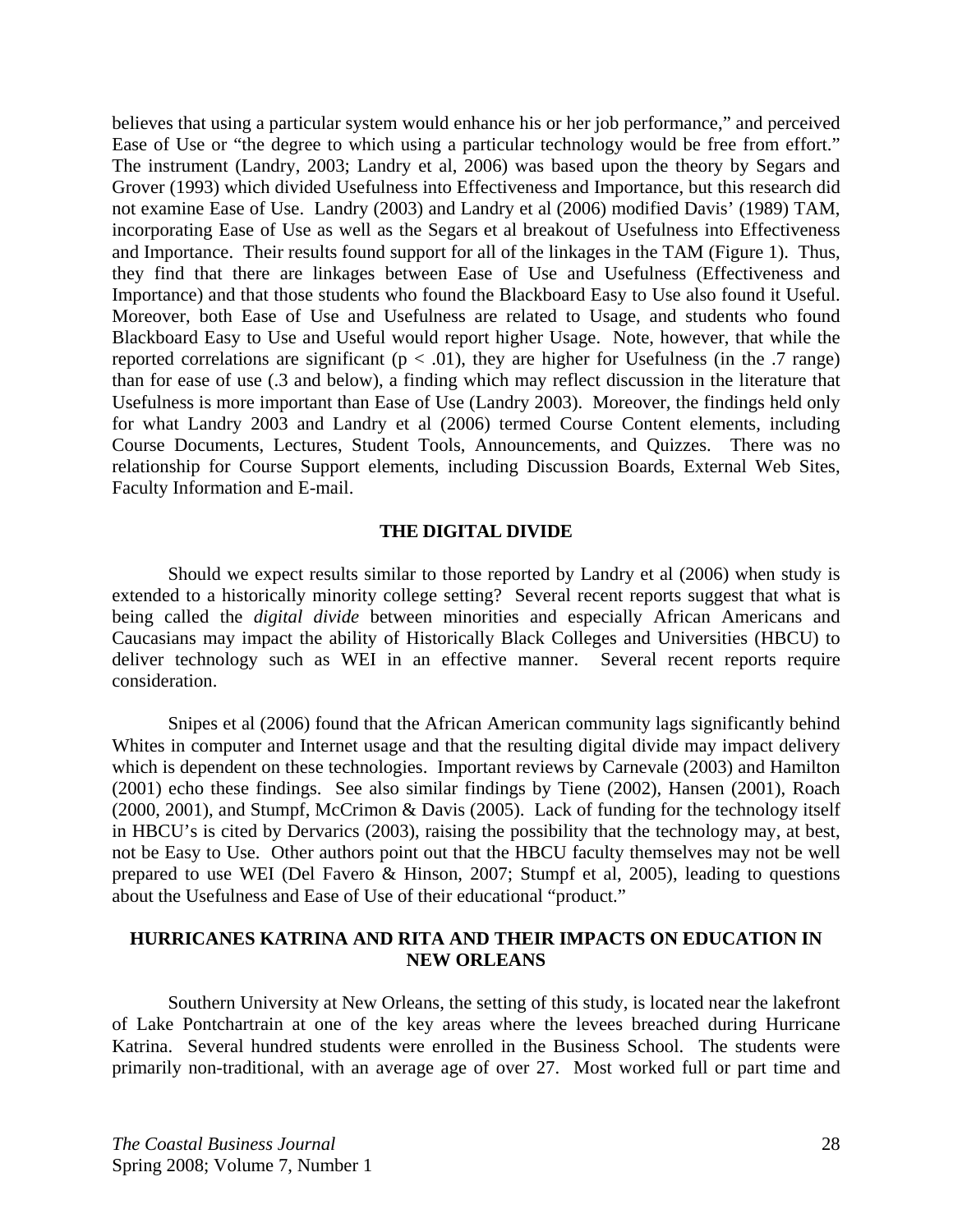many had families. Importantly for this study, most students and faculty preferred to live on the lakefront to be near to the University, and, as a result, when the flooding occurred, a large percentage of both students and faculty sustained heavy losses. Most were evacuated. Moreover, the University itself was flooded and much of its infrastructure was destroyed.

 In the weeks immediately following the disaster, a skeleton crew of University officials gathered in temporary office space, and began planning how the University should respond to the disaster. The result was a decision to open as soon as possible and to emphasize online learning. Note that the emphasis was upon *responding* in a prompt and flexible manner to the events. What was critical was the ability to react quickly to the environment in ways which paralleled the ideas of classical contingency theory (e.g., Duncan, 1979; Morse & Lorsch, 1970; Ashkensas, Ulrich, Jick & Kerr, 1998). What was *not* in evidence were notions such as *contingency planning* or *active readiness,* from the crisis literature, emphasizing preparation for disaster *before* it occurs (see especially Connell & Drennan, 2006). Recently, and drawing upon recent crises including Hurricane Katrina, Mitroff, Diamond and Alpaslan (2006) have examined planning for crises in the college and university setting and have recommended that crisis management teams be formed *prior* to disaster situations and that they develop plans and establish contingencies prior to the disaster situation. Very little of this kind of thinking was in place in the New Orleans setting, a situation consistent with much of the Mitroff et al findings. In this research, as noted, we consider impacts upon the linkages in the TAM for students who were surveyed pre-Katrina and compare them to findings for students who were surveyed after the University re-opened, with greatly enhanced emphasis on WEI, post Katrina.

In earlier research, however, the present authors found no evidence for the digital divide in a post Hurricane Katrina sample and suggested that what may have happened is that the extreme need for use of WEI post Katrina may have "jump-started" usage in New Orleans' HBCU. If this is the case, an examination of the linkages in the model pre and post Katrina should reveal differences, with the pre-Katrina sample reporting much lower levels. In this research, we investigate this possibility. Figure 1 shows the linkages we expect in the TAM and relates linkages to the following research questions.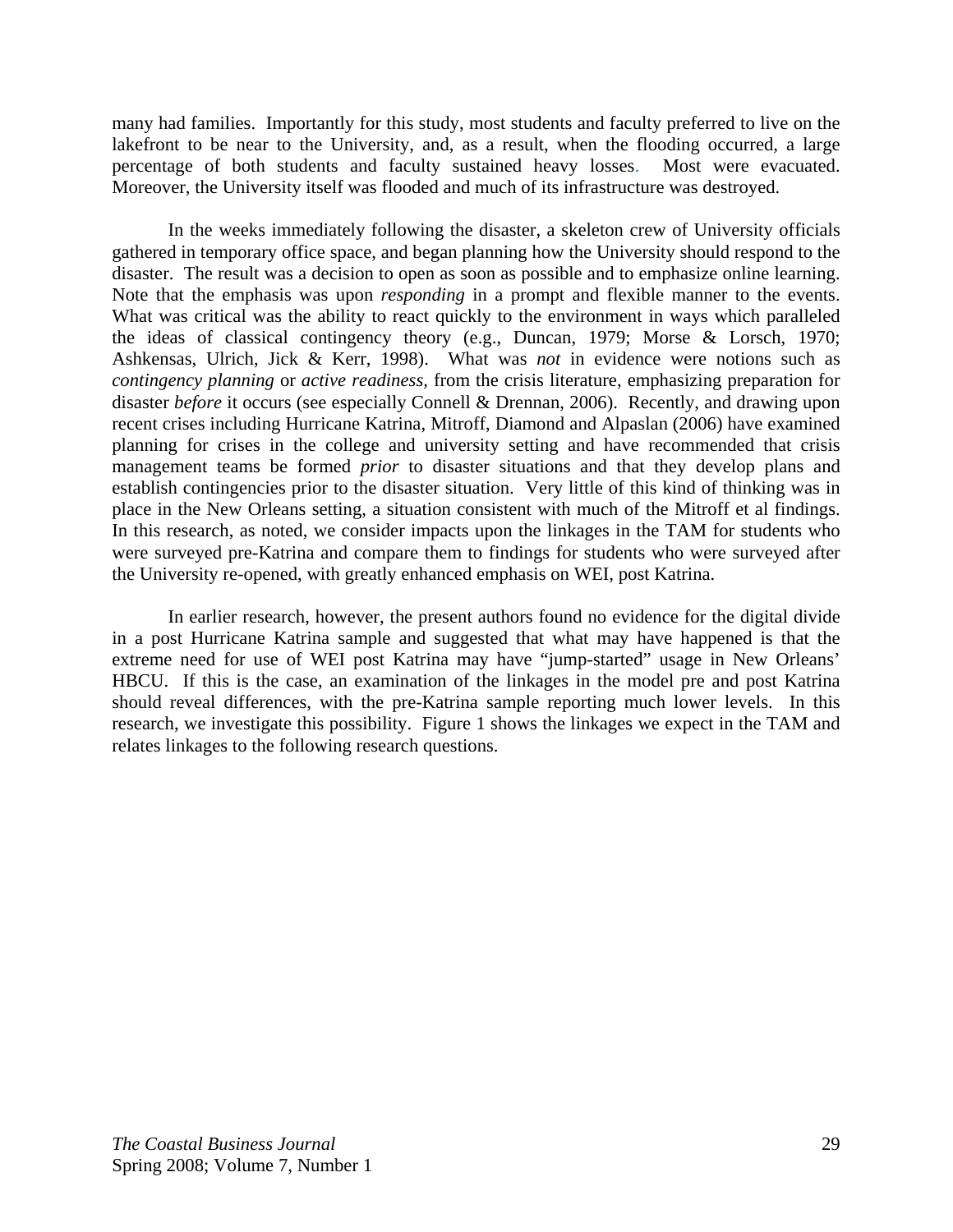#### **FIGURE 1: Research Model and Hypotheses:**



Hypothesis 1: There will be a relationship between students' perceptions of *Usefulness* (*Effectiveness* and *Importance*) and Usage of Web Enhanced Instruction (WEI) technology.

Hypothesis 2: There will be a relationship between students' perceptions of *Ease of Use* and *Usage* of Web Enhanced Instruction (WEI) technology.

Hypothesis 3: There will be a relationship between students' perception of *Usefulness* (Effectiveness and Importance) and *Ease of Use* of Web Enhanced Instruction (WEI) technology.

Hypothesis 4: The students in the Historically Black Colleges and Universities will report the same levels of *Usefulness* (*Effectiveness* and *Importance*), *Usage,* and *Ease of Use* of Web Enhanced Instruction (WEI) technology before and after Hurricane Katrina.

#### **METHOD**

#### **Subjects**

Subjects in this sample are approximately 135 students from a historically black university in the Deep South with 70 of them before Hurricane Katrina and 65 after the hurricane. The students were roughly 40% male Pre-Katrina (Pre-K) and 32% male Post-Katrina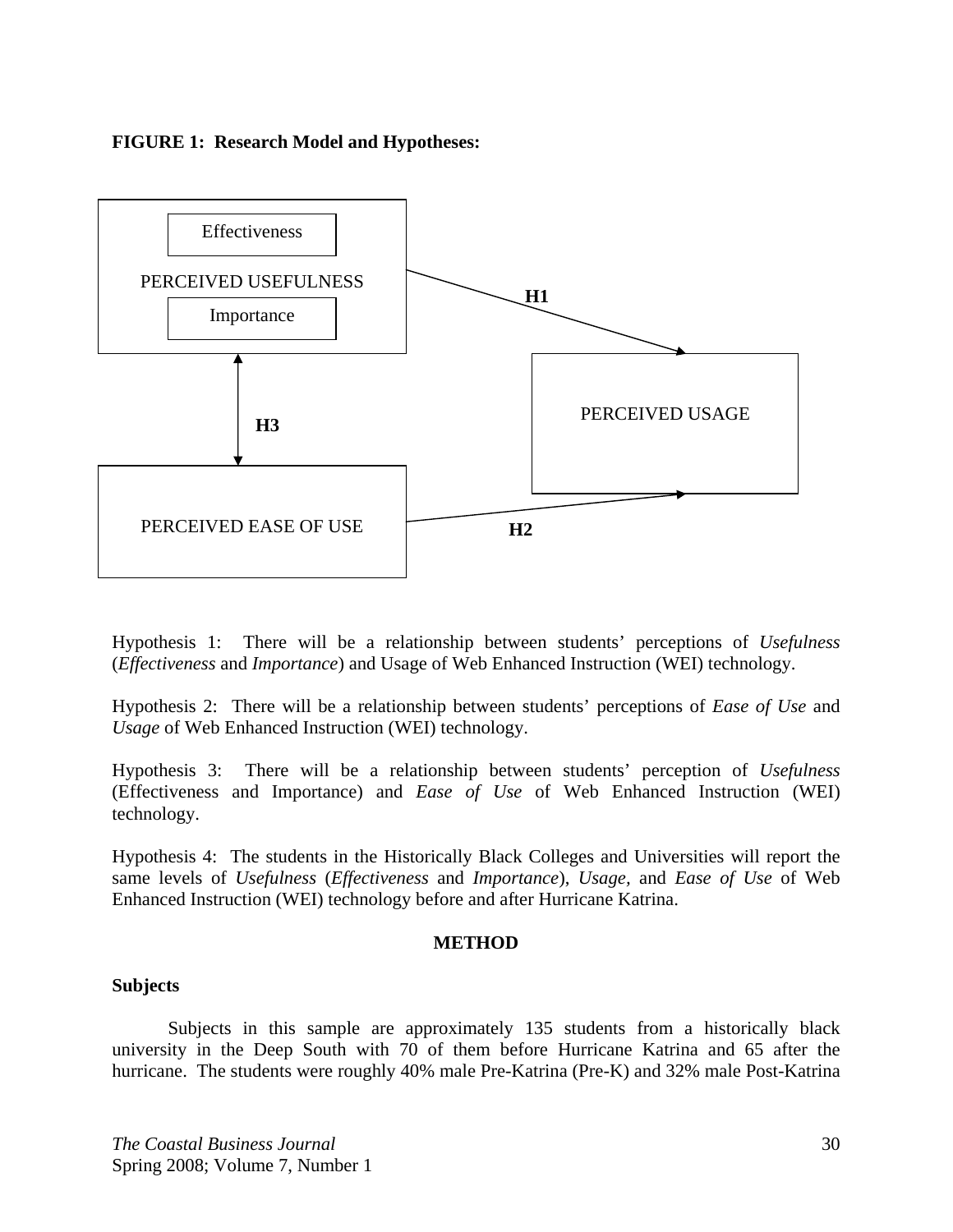(Post-K). The sample was comprised of roughly 11% freshmen and sophomores, 12.5% juniors, 47% seniors, and 30% graduate students before Katrina and 1.6% freshmen and sophomores, 19% juniors, 78% seniors, and 1.6% graduate students after Katrina. The findings reflect what has developed as a key challenge to colleges and universities in the hurricane devastated area – how to recruit new students and retain current students. The students were also split into two categories: business majors versus non-business majors. There are approximately 50% business majors before Katrina and 88% business majors after Katrina. The age range of the students was split into four categories: 18 to 20 (3% Pre-K vs. 1.5% Post-K), 21 to 25 (39% Pre-K vs. 50% Post-K), 26 to 30 (14% Pre-K vs. 26% Post-K), and 30 years old and older (44% Pre-K vs. 23% Post-K).

#### **Data**

In this study, the instrument used is based on the modified TAM reported by Landry et al (2006). The resulting *Blackboard Student Feedback Survey* was a sixty-two-question survey that was administered with a Scantron answer sheet.

#### **Perceived Usefulness**

Two elements were used to measure perceived *Usefulness*: *Effectiveness* and *Importanc*e. See Tables 1 and 2 for specific items. Each element, in turn, was measured by ten sub-elements of the Blackboard features. The ten sub-elements are Announcements, Syllabus, Lecture Slides/Course Documents, Quizzes, Exam Review Sheets, Communication-Send Email to Other, Student Tools & Grades, Faculty/Staff Information, Receive Email from Instructor, and Discussion Board. A six-point Likert scale was used with a range of low (rating of 1), medium (rating of 3), high (rating of 5), and N/A (rating of 6) to determine how the feature is rated.

 We conducted a factor analysis to identify the underlying dimensionality. Consistent with Landry (2003) and Landry et al (2006), two factors emerged from the *Effectiveness* items. The first factor was termed "Effectiveness-Course Content" which includes Announcements, Syllabus, Course Documents, Quizzes, Exam Review Sheets, and Student Tools. The second factor was named "Effectiveness-Course Support" which is composed of Communication, Faculty Information, Received Email from Instructor, and Discussion Board. Table 1 provides the items and shows the results of our factor analysis.

The second factor analysis was conducted on the *Importance* items. Again, consistent with Landry (2003) and Landry et al (2006), two factors emerged: one was labeled "Importance-Course Content" and the other was named "Importance-Course Support". The "Importance-Course Content" factor is consisted of Announcements, Syllabus, Course Documents, Quizzes, and Exam Review Sheets. The "Importance-Course Support" factor includes Communication, Student Tools, Faculty Information, Received Email from Instructor, and Discussion Board. Table 2 provides the items and shows the results of our factor analysis.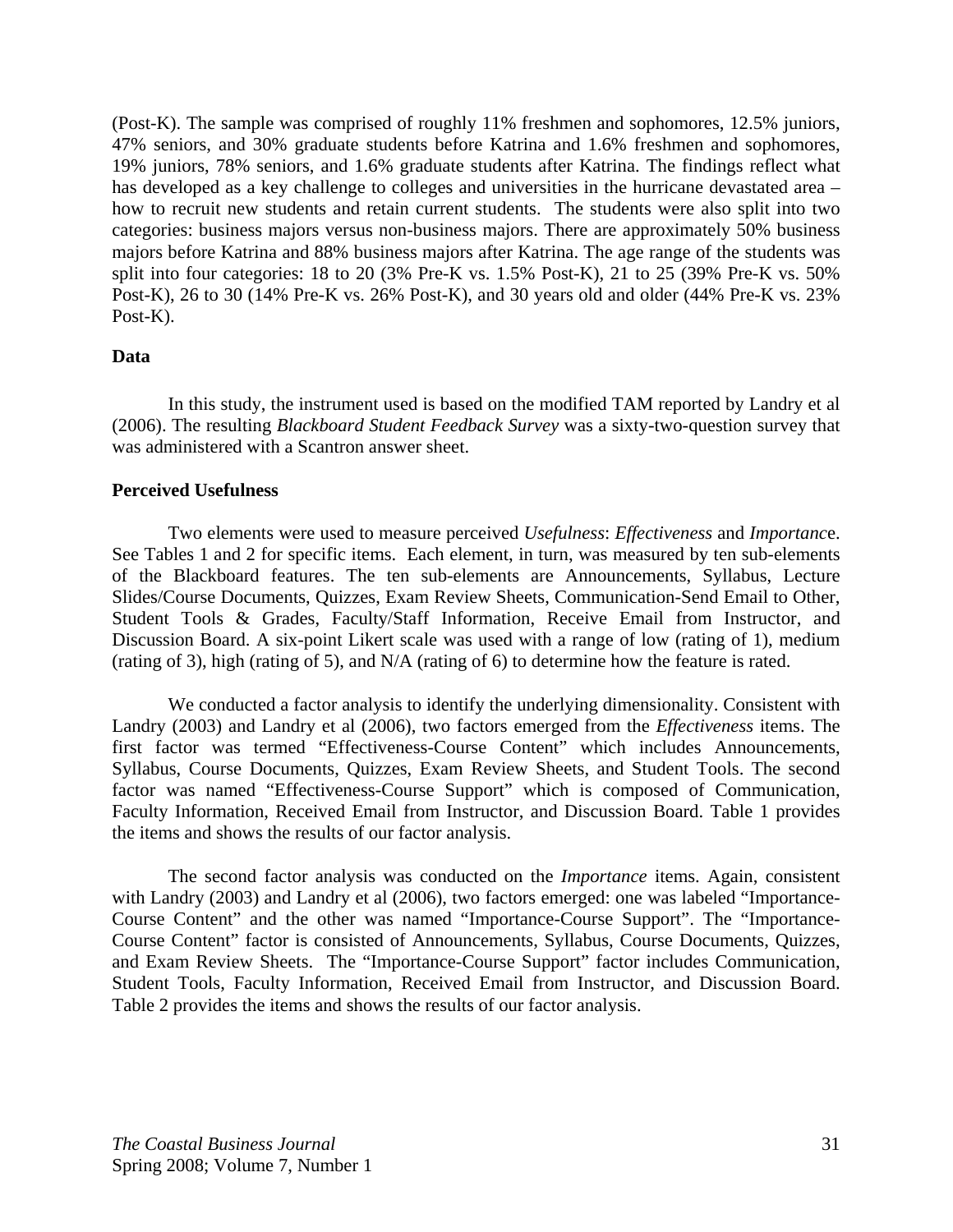# **TABLE 1: Factor Analysis on Perceived "***Usefulness***" –** *Effectiveness*

|                                                      | Component |      |
|------------------------------------------------------|-----------|------|
|                                                      |           | 2    |
| Effectiveness of Announcements                       | .524      | .532 |
| <b>Effectiveness of Syllabus</b>                     | .510      | .576 |
| Effectiveness of Lectures Slides/Course Documents    | .402      | .589 |
| <b>Effectiveness of Quizzes</b>                      | .108      | .702 |
| <b>Effectiveness of Exam Review Sheets</b>           | 5.538E-02 | .818 |
| Effectiveness of Communication - Send Email to Other | .743      | .330 |
| <b>Effectiveness of Student Tools &amp; Grades</b>   | .425      | .565 |
| Effectiveness of Faculty/Staff Information           | .773      | .316 |
| Effectiveness of Receive Email from Instructor       | .874      | .117 |
| <b>Effectiveness of Discussion Board</b>             | .755      | .112 |

#### **Rotated Component Matrix**

Extraction Method: Principal Component Analysis.

Rotation Method: Varimax with Kaiser Normalization.

a. Rotation converged in 3 iterations.

# **TABLE 2: Factor Analysis on Perceived "***Usefulness***" –** *Importance*

|                                                   | Component |      |
|---------------------------------------------------|-----------|------|
|                                                   |           | 2    |
| Importance of Announcements                       | .697      | .101 |
| Importance of Syllabus                            | .705      | .277 |
| Importance of Lectures Slides/Course Documents    | .767      | .242 |
| Importance of Quizzes                             | .742      | .162 |
| Importance of Exam Review Sheets                  | .744      | .161 |
| Importance of Communication - Send Email to Other | 5.742E-02 | .872 |
| Importance of Student Tools & Grades              | .552      | .559 |
| Importance of Faculty/Staff Information           | .247      | .731 |
| Importance of Receive Email from Instructor       | .183      | .742 |
| Importance of Discussion Board                    | .267      | .715 |

#### **Rotated Component Matrix**

Extraction Method: Principal Component Analysis. Rotation Method: Varimax with Kaiser Normalization.

a. Rotation converged in 3 iterations.

# *Perceived Usage*

Perceived *Usage* was measured by ten elements; each element represents the Blackboard feature mentioned previously. A six-point Likert scale was used again with a range of low,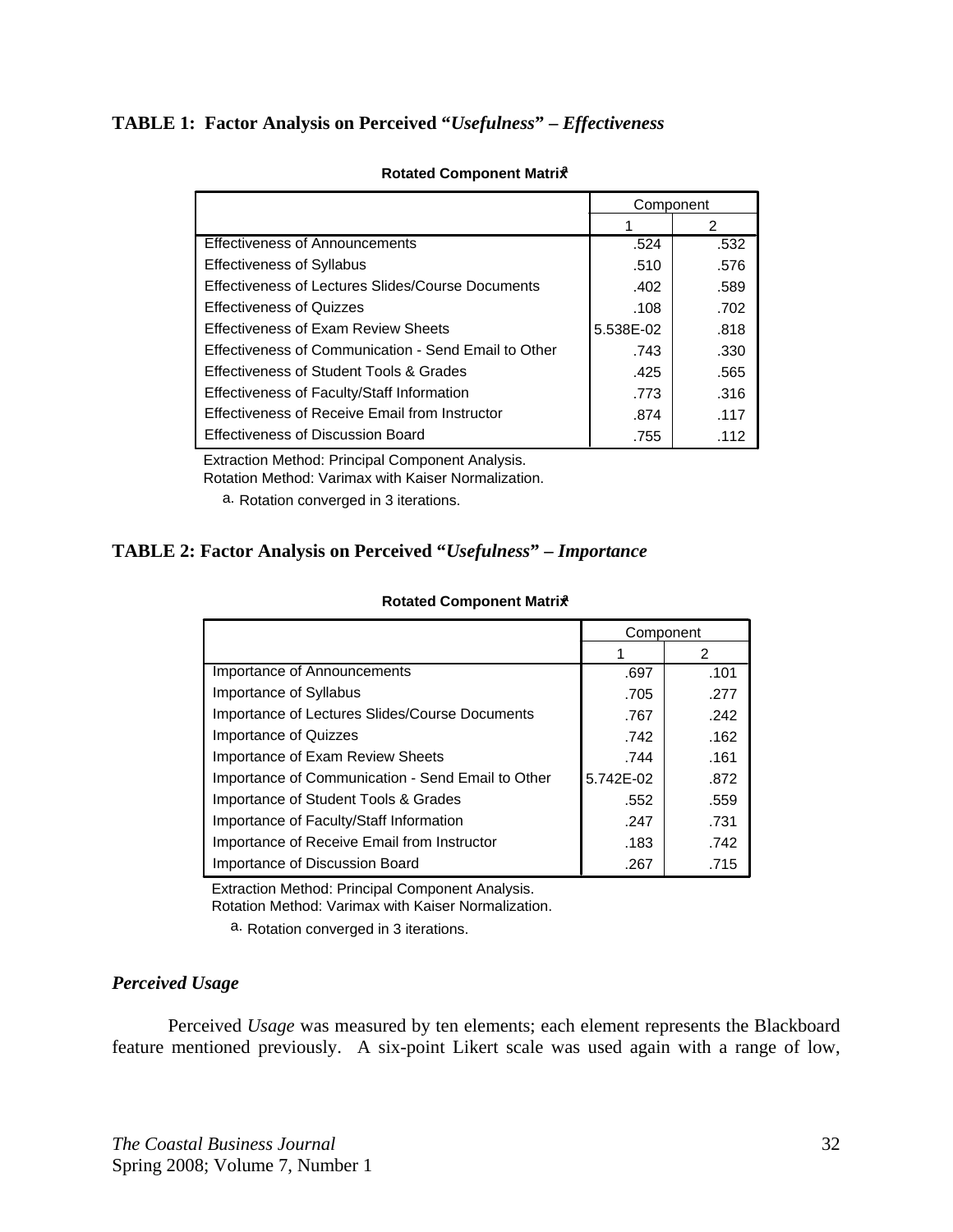medium, high, and N/A if the feature is not used. The third factor analysis produced a singlefactor solution, which was named "Usage".

# *Perceived Ease of Use*

 Perceived Ease of Use was measured by a single question – Blackboard is user friendly and easy to use. The question was measured by a six-item Likert scale for strongly disagree, disagree, neutral, agree, strongly agree, or no opinion. The rating "1" represents strongly disagree, "2" represents disagree, and so forth. The average Perceived Ease of Use is 4.61 out of 5 with 25% of the students reporting a rating of 4 and 69% reporting a rating of 5 (Table 3) before Hurricane Katrina. The average Perceived Ease of Use is 4.35 out of 5 with 31% of the students reporting a rating of 4 and 55% reporting a rating of 5 (Table 3) after Hurricane Katrina.

# **TABLE 3: Questions for Perceived Ease of Use**

#### **Pre-Katrina**

|         |        |           |         |                      | Cumulative |
|---------|--------|-----------|---------|----------------------|------------|
|         |        | Frequency | Percent | <b>Valid Percent</b> | Percent    |
| Valid   | 2      |           | 1.4     | 1.5                  | 1.5        |
|         | 3      | 3         | 4.3     | 4.5                  | 6.0        |
|         | 4      | 17        | 24.3    | 25.4                 | 31.3       |
|         | 5      | 46        | 65.7    | 68.7                 | 100.0      |
|         | Total  | 67        | 95.7    | 100.0                |            |
| Missing | System | 3         | 4.3     |                      |            |
| Total   |        | 70        | 100.0   |                      |            |

#### **Blackboard is user friendly and easy to use.**

a. Pre and Post Katrina = Pre-Katrina

#### **Descriptive Statisticsa**

|                                                 | N  | Minimum | Maximum | Mean | Std. Deviation |
|-------------------------------------------------|----|---------|---------|------|----------------|
| Blackboard is user<br>friendly and easy to use. | 67 |         |         | 4.61 | .65            |
| Valid N (listwise)                              | 67 |         |         |      |                |

a. Pre and Post Katrina = Pre-Katrina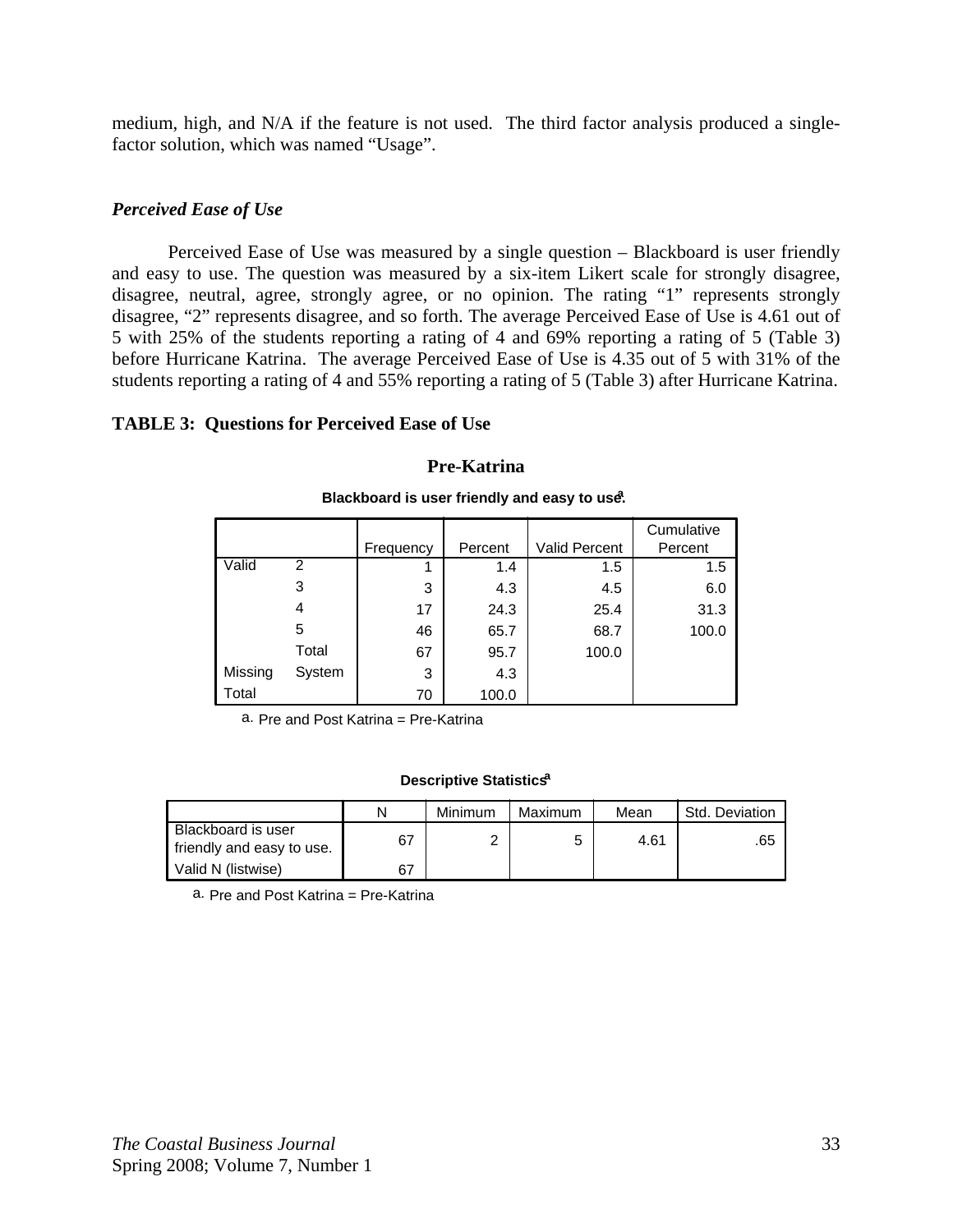|       |       |           |         |                      | Cumulative |
|-------|-------|-----------|---------|----------------------|------------|
|       |       | Frequency | Percent | <b>Valid Percent</b> | Percent    |
| Valid |       |           | 1.5     | 1.5                  | 1.5        |
|       | 2     | 2         | 3.1     | 3.1                  | 4.6        |
|       | 3     | 6         | 9.2     | 9.2                  | 13.8       |
|       | 4     | 20        | 30.8    | 30.8                 | 44.6       |
|       | 5     | 36        | 55.4    | 55.4                 | 100.0      |
|       | Total | 65        | 100.0   | 100.0                |            |

#### **Blackboard is user friendly and easy to use.**

a. Pre and Post Katrina = Post-Katrina

#### **Descriptive Statistics**<sup>a</sup>

|                                                 | N  | Minimum | Maximum | Mean | Std. Deviation |
|-------------------------------------------------|----|---------|---------|------|----------------|
| Blackboard is user<br>friendly and easy to use. | 65 |         | 5       | 4.35 | .89            |
| Valid N (listwise)                              | 65 |         |         |      |                |

a. Pre and Post Katrina = Post-Katrina

#### **RESULTS**

Our first hypothesis considered the relationship between the students' perception of Usefulness (Effectiveness and Importance) and Usage of Web Enhanced Instruction (WEI) technology. Table 4 provides the correlation results before and after Hurricane Katrina. The results find sufficient evidence to support the relationship between *Usage* and *Effectiveness*-Course Content and *Importance*-Course Support before Katrina and significant relationship between *Usage* and *Effectiveness*-Course Content, *Effectiveness*-Course Support, and *Importance*-Course Support after Katrina. All coefficients are positive which implies that as students perceive higher levels of course content and course support effectiveness and importance of course support, they report higher levels of usage of web enhanced instruction technology. Interestingly, after Hurricane Katrina, a new relationship emerges between *Usage* and *Effective*-Course Support. In contrast to the Landry (2003) and the Landry et al (2006) findings, which showed no relationships to the course support items, these results did show some relationships to course support items, as well as to course content.

Our second hypothesis examined the relationship between students' perceptions of Ease of Use and Usage. Table 5 provides the results of our correlation analysis. The relationship between *Usage* and "Blackboard is user friendly and easy to use." is significant at the 0.000 level after Hurricane Katrina but not before Hurricane Katrina. The coefficient further indicates a positive relationship between usage of Blackboard and perceived Ease of Use of Blackboard.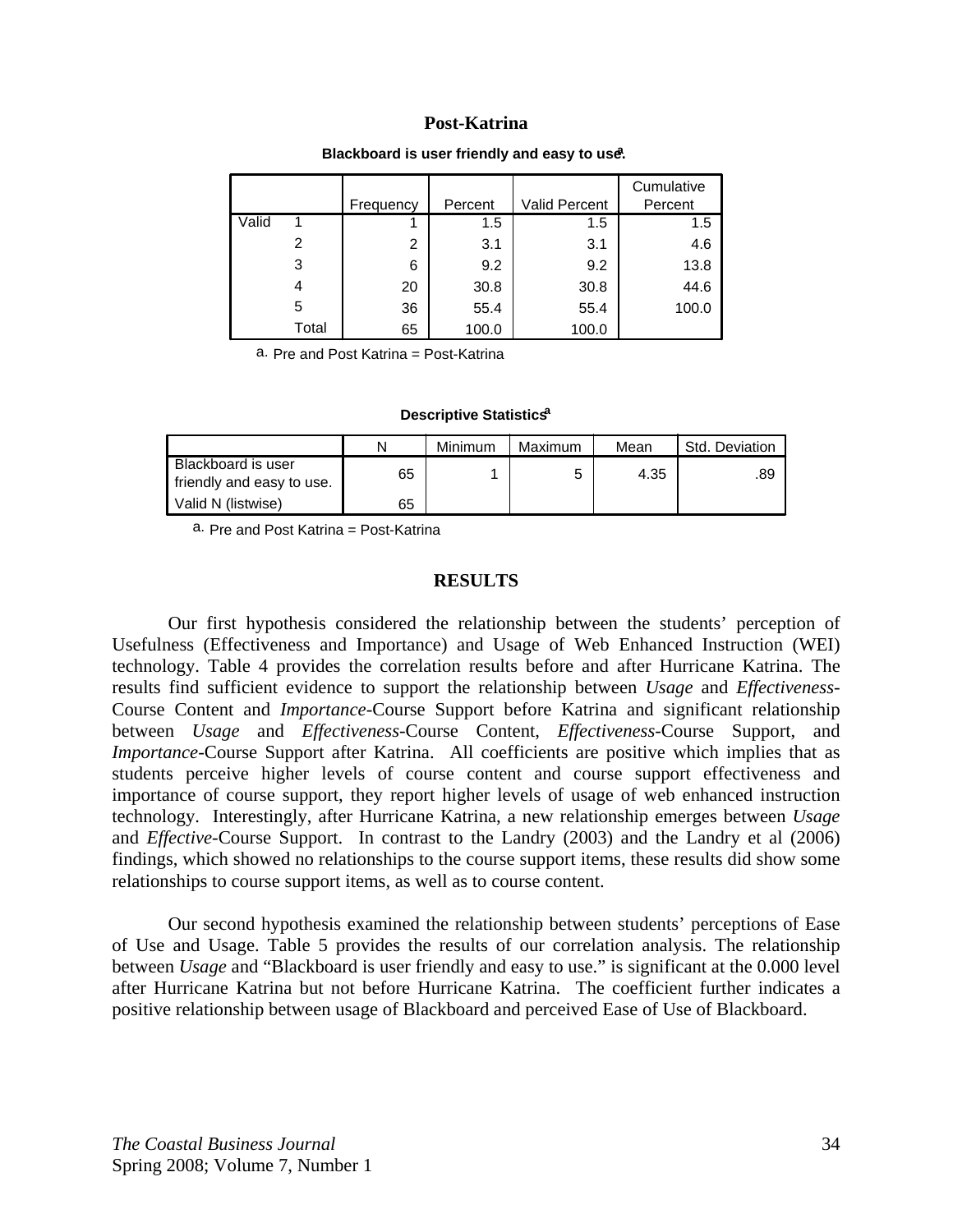**TABLE 4: Pearson's Correlation Matrix Showing Correlation Between Perceived**  *Usefulness* **(***Effectiveness* **and** *Importance***) and Perceived** *Usage* **of Web Enhanced Instruction (WEI) Technology** 

# **Pre-Katrina**

|                       |                            |          | <b>Effectiveness</b> | <b>Effectiveness</b> | Importance - | Importance - |
|-----------------------|----------------------------|----------|----------------------|----------------------|--------------|--------------|
|                       |                            |          | - Course             | - Course             | Course       | Course       |
|                       |                            | Usage    | Content              | Support              | Content      | Support      |
| Usage                 | <b>Pearson Correlation</b> | 1.000    | .615**               | $.339**$             | .071         | $.422**$     |
|                       | Sig. (2-tailed)            |          | .000                 | .009                 | .604         | .001         |
|                       | N                          | 58       | 58                   | 58                   | 56           | 56           |
| Effectiveness -       | Pearson Correlation        | $.615**$ | 1.000                | $-179$               | $-245$       | .567**       |
| <b>Course Content</b> | Sig. (2-tailed)            | .000     | $\bullet$            | .171                 | .064         | .000         |
|                       | N                          | 58       | 60                   | 60                   | 58           | 58           |
| Effectiveness -       | Pearson Correlation        | .339**   | $-179$               | 1.000                | $.400**$     | $-0.146$     |
| <b>Course Support</b> | Sig. (2-tailed)            | .009     | .171                 |                      | .002         | .275         |
|                       | N                          | 58       | 60                   | 60                   | 58           | 58           |
|                       |                            |          |                      |                      |              |              |
| Importance -          | Pearson Correlation        | .071     | $-.245$              | $.400**$             | 1.000        | $-189$       |
| <b>Course Content</b> | Sig. (2-tailed)            | .604     | .064                 | .002                 |              | .148         |
|                       | N                          | 56       | 58                   | 58                   | 60           | 60           |
| Importance -          | Pearson Correlation        | $.422**$ | $.567**$             | $-146$               | $-189$       | 1.000        |
| Course Support        | Sig. (2-tailed)            | .001     | .000                 | .275                 | .148         |              |
|                       | N                          | 56       | 58                   | 58                   | 60           | 60           |

#### **Correlationsa**

\*\*. Correlation is significant at the 0.01 level (2-tailed).

a. Pre and Post Katrina = Post-Katrina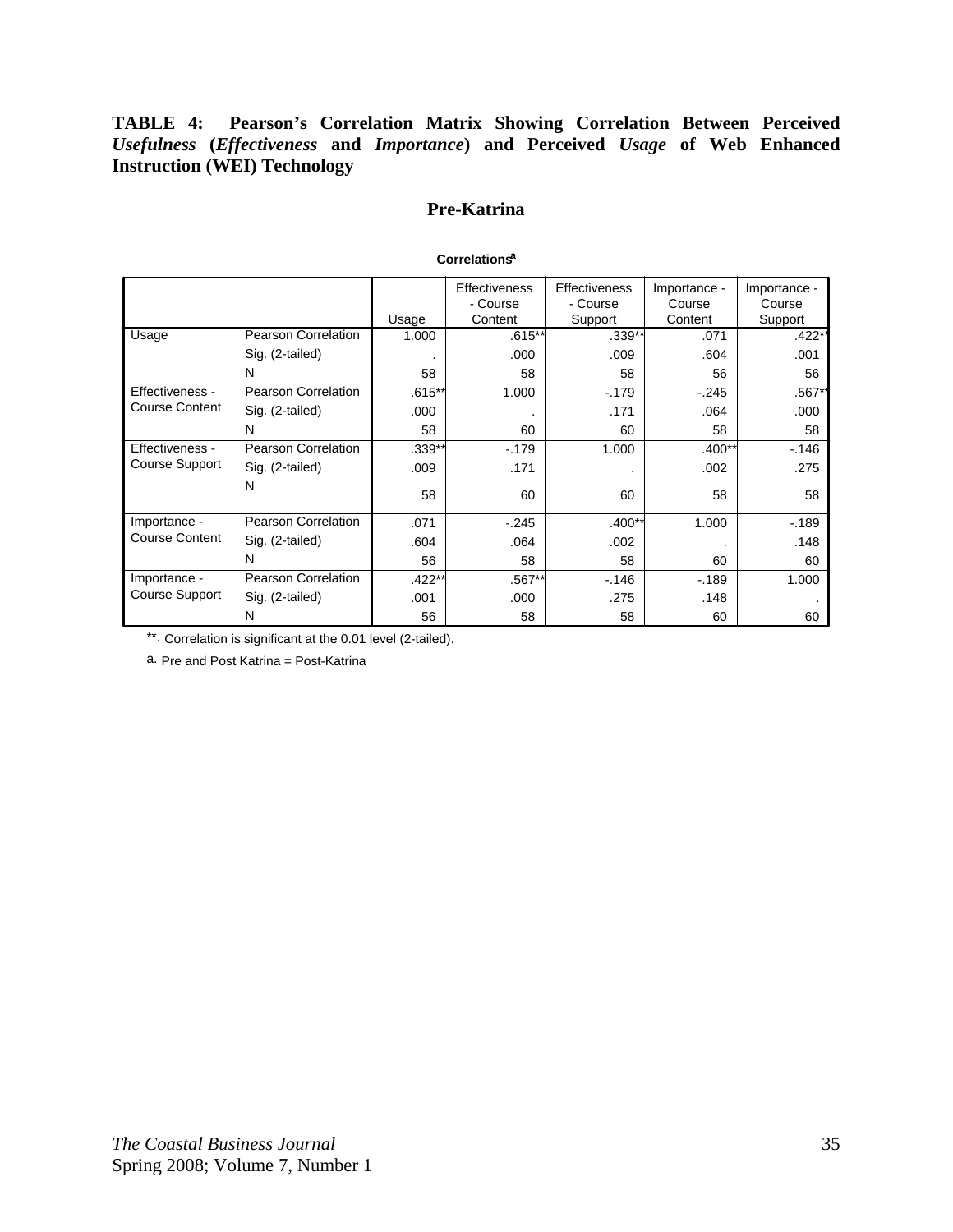|                       |                            |          | <b>Effectiveness</b> | <b>Effectiveness</b> | Importance - | Importance - |
|-----------------------|----------------------------|----------|----------------------|----------------------|--------------|--------------|
|                       |                            |          | - Course             | - Course             | Course       | Course       |
|                       |                            | Usage    | Content              | Support              | Content      | Support      |
| Usage                 | <b>Pearson Correlation</b> | 1.000    | .615**               | $.339**$             | .071         | $.422*$      |
|                       | Sig. (2-tailed)            |          | .000                 | .009                 | .604         | .001         |
|                       | N                          | 58       | 58                   | 58                   | 56           | 56           |
| Effectiveness -       | <b>Pearson Correlation</b> | $.615**$ | 1.000                | $-179$               | $-.245$      | $.567*$      |
| <b>Course Content</b> | Sig. (2-tailed)            | .000     |                      | .171                 | .064         | .000         |
|                       | N                          | 58       | 60                   | 60                   | 58           | 58           |
| Effectiveness -       | Pearson Correlation        | .339**   | $-179$               | 1.000                | $.400**$     | $-146$       |
| Course Support        | Sig. (2-tailed)            | .009     | .171                 |                      | .002         | .275         |
|                       | N                          | 58       | 60                   | 60                   | 58           | 58           |
| Importance -          | Pearson Correlation        | .071     | $-.245$              | $.400**$             | 1.000        | $-189$       |
| <b>Course Content</b> | Sig. (2-tailed)            | .604     | .064                 | .002                 |              | .148         |
|                       | N                          | 56       | 58                   | 58                   | 60           | 60           |
| Importance -          | Pearson Correlation        | $.422**$ | .567**               | $-0.146$             | $-189$       | 1.000        |
| Course Support        | Sig. (2-tailed)            | .001     | .000                 | .275                 | .148         |              |
|                       | N                          | 56       | 58                   | 58                   | 60           | 60           |

\*\*. Correlation is significant at the 0.01 level (2-tailed).

a. Pre and Post Katrina = Post-Katrina

TABLE 5: Pearson's Correlation Matrix Showing Correlation Between Perceived *Ease of Use* **and Perceived** *Usage* **of Web Enhanced Instruction (WEI) Technology** 

# **Pre-Katrina**

**Correlationsa**

|                           |                            |       | <b>Blackboard</b> |
|---------------------------|----------------------------|-------|-------------------|
|                           |                            |       | is user           |
|                           |                            |       | friendly and      |
|                           |                            | Usage | easy to use.      |
| Usage                     | <b>Pearson Correlation</b> | 1.000 | .237              |
|                           | Sig. (2-tailed)            | ٠     | .112              |
|                           | N                          | 47    | 46                |
| Blackboard is user        | <b>Pearson Correlation</b> | .237  | 1.000             |
| friendly and easy to use. | Sig. (2-tailed)            | .112  |                   |
|                           | N                          | 46    | 67                |

a. Pre and Post Katrina = Pre-Katrina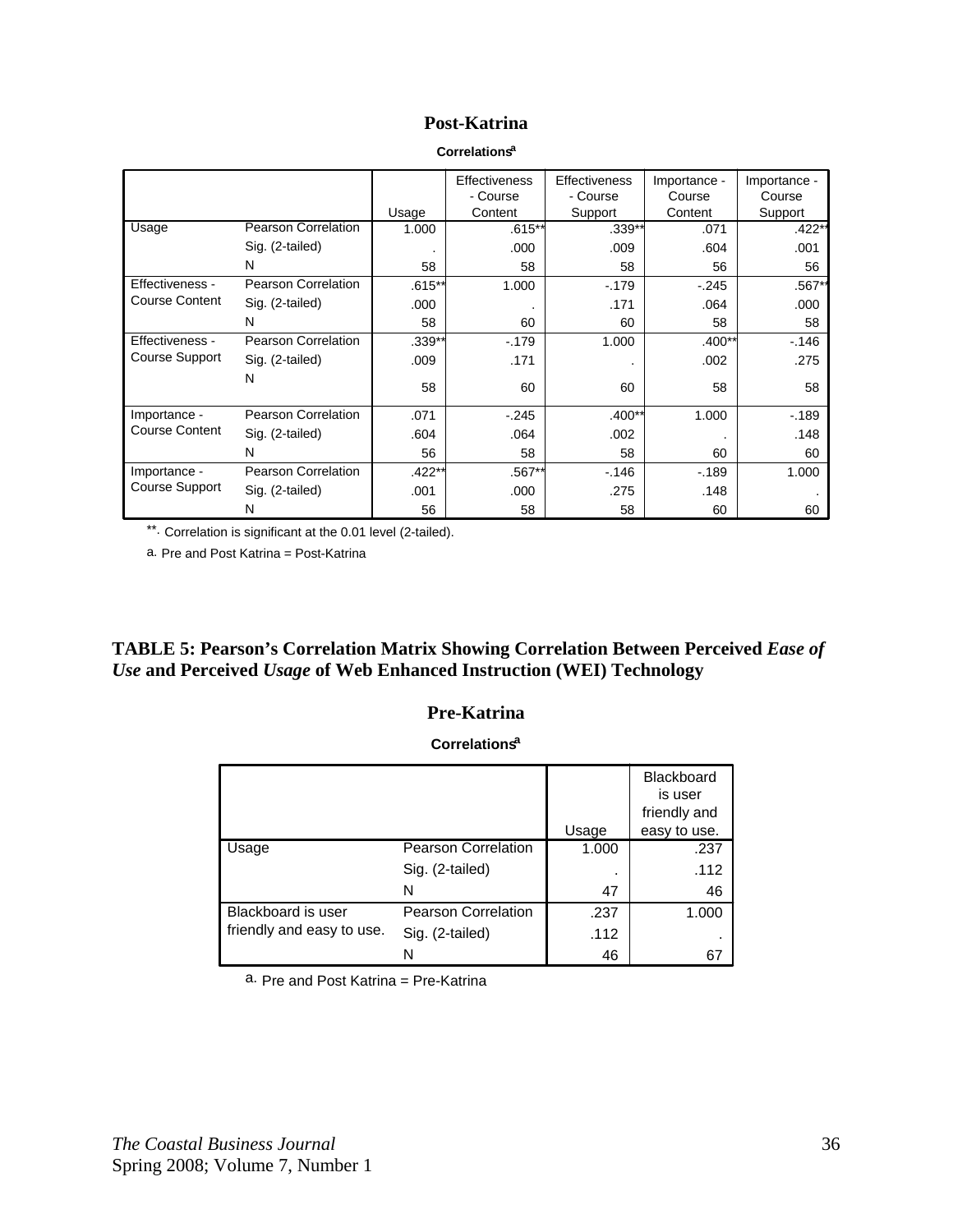|                           |                            |        | <b>Blackboard</b><br>is user<br>friendly and |
|---------------------------|----------------------------|--------|----------------------------------------------|
|                           |                            | Usage  | easy to use.                                 |
| Usage                     | <b>Pearson Correlation</b> | 1.000  | .550**                                       |
|                           | Sig. (2-tailed)            |        | .000                                         |
|                           | N                          | 58     | 58                                           |
| Blackboard is user        | <b>Pearson Correlation</b> | .550** | 1.000                                        |
| friendly and easy to use. | Sig. (2-tailed)            | .000   |                                              |
|                           | N                          | 58     | 65                                           |

#### **Correlationsa**

\*\*. Correlation is significant at the 0.01 level (2-tailed).

a. Pre and Post Katrina = Post-Katrina

Hypothesis three suggested that there would be a relationship between students' perceptions of *Usefulness* (*Effectiveness*-Course Content, *Effectiveness*-Course Support, and *Importance*-Course Content, and *Importance*-Course Support) and *Ease of Use* of Web Enhanced Instruction (WEI) technology. The results in Table 6 show significant relationships among all four pairs of variables before and after Hurricane Katrina with the exception of *Effectiveness*-Course Content which is not significant after the hurricane. This finding suggests strong support for our hypothesis, and, again, is in contrast to the Landry (2003) and the Landry et al (2006) findings which found support for only the course content items.

Hypothesis four asked if the Blackboard elements are perceived differently by students from one of the Historically Black Colleges and Universities in New Orleans before and after Hurricane Katrina. MANOVA (Multivariate Analysis of Variance) was used and the results are shown in Table 7. No significant results are found, which indicates that there are no significant perceptual differences on *Usage, Usefulness* (*Effectiveness*-Course Content, *Effectiveness*-Course Support, and *Importance*-Course Content, and *Importance*-Course Support) and *Ease of Use* of Web Enhanced Instruction (WEI) technology before and after Hurricane Katrina.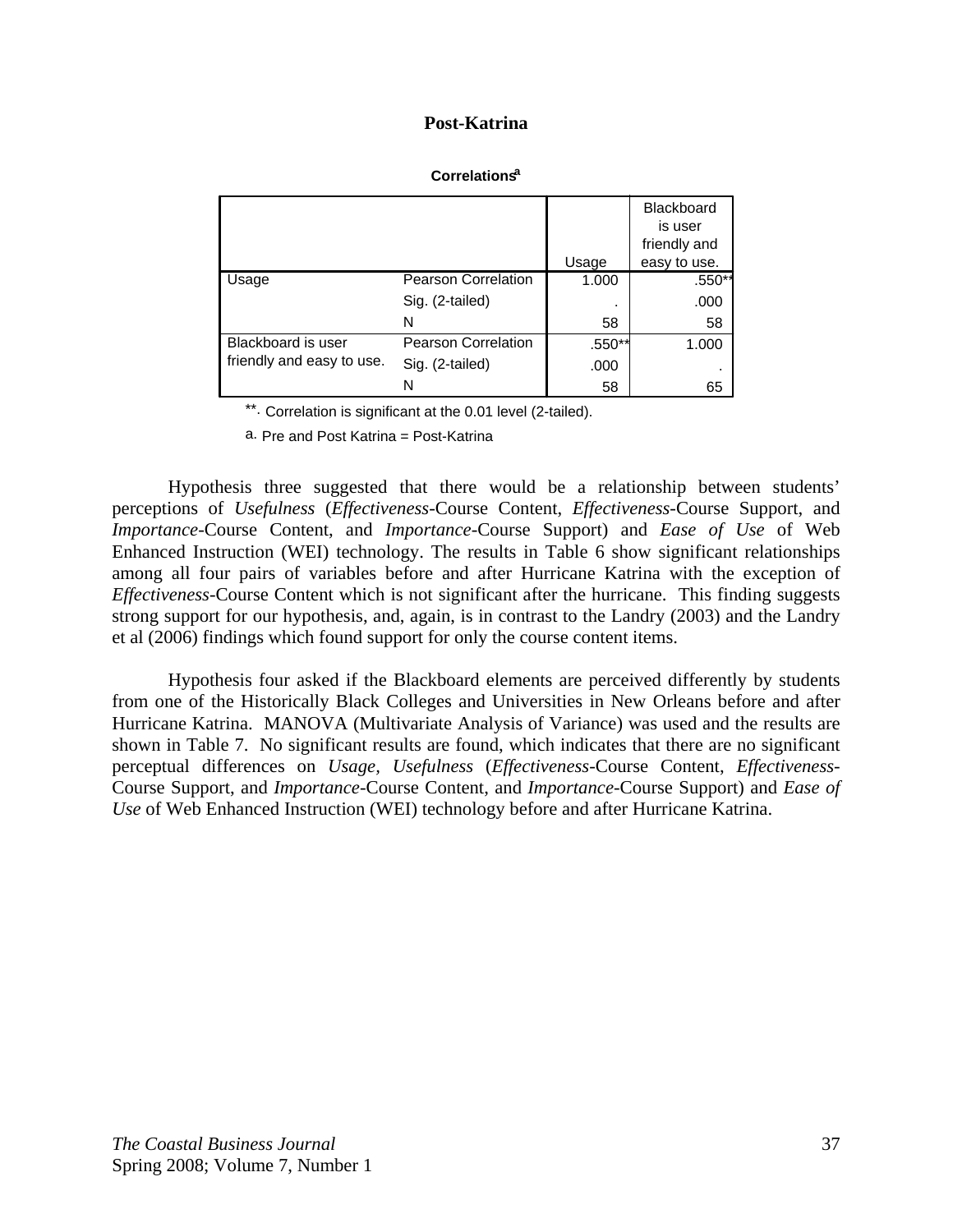# **TABLE 6: Pearson's Correlation Matrix Showing Correlation Between Perceived**  *Usefulness* **(***Effectiveness* **and** *Importance***) and Perceived** *Ease of Use* **of Web Enhanced Instruction (WEI) Technology**

# **Pre-Katrina**

|                                                 |                        | Blackboard<br>is user<br>friendly and<br>easy to use. | <b>Effectiveness</b><br>- Course<br>Content | Effectiveness<br>- Course<br>Support | Importance -<br>Course<br>Content | Importance -<br>Course<br>Support |
|-------------------------------------------------|------------------------|-------------------------------------------------------|---------------------------------------------|--------------------------------------|-----------------------------------|-----------------------------------|
| Blackboard is user<br>friendly and easy to use. | Pearson<br>Correlation | 1.000                                                 | $.417**$                                    | .499**                               | $.539**$                          | $.314*$                           |
|                                                 | Sig. (2-tailed)        |                                                       | .004                                        | .000                                 | .000                              | .021                              |
|                                                 | N                      | 67                                                    | 46                                          | 46                                   | 54                                | 54                                |
| Effectiveness - Course<br>Content               | Pearson<br>Correlation | $.417***$                                             | 1.000                                       | .233                                 | $.389**$                          | $.453*$                           |
|                                                 | Sig. (2-tailed)        | .004                                                  |                                             | .114                                 | .008                              | .002                              |
|                                                 | N                      | 46                                                    | 47                                          | 47                                   | 45                                | 45                                |
| <b>Effectiveness - Course</b><br>Support        | Pearson<br>Correlation | $.499**$                                              | .233                                        | 1.000                                | $.560**$                          | $.320*$                           |
|                                                 | Sig. (2-tailed)        | .000                                                  | .114                                        |                                      | .000                              | .032                              |
|                                                 | N                      | 46                                                    | 47                                          | 47                                   | 45                                | 45                                |
| Importance - Course<br>Content                  | Pearson<br>Correlation | .539**                                                | $.389**$                                    | $.560**$                             | 1.000                             | $.271*$                           |
|                                                 | Sig. (2-tailed)        | .000                                                  | .008                                        | .000                                 |                                   | .045                              |
|                                                 | N                      | 54                                                    | 45                                          | 45                                   | 55                                | 55                                |
| Importance - Course<br>Support                  | Pearson<br>Correlation | $.314*$                                               | $.453**$                                    | $.320*$                              | $.271*$                           | 1.000                             |
|                                                 | Sig. (2-tailed)        | .021                                                  | .002                                        | .032                                 | .045                              |                                   |
|                                                 | N                      | 54                                                    | 45                                          | 45                                   | 55                                | 55                                |

#### **Correlationsa**

\*\*. Correlation is significant at the 0.01 level (2-tailed).

\*. Correlation is significant at the 0.05 level (2-tailed).

a. Pre and Post Katrina = Pre-Katrina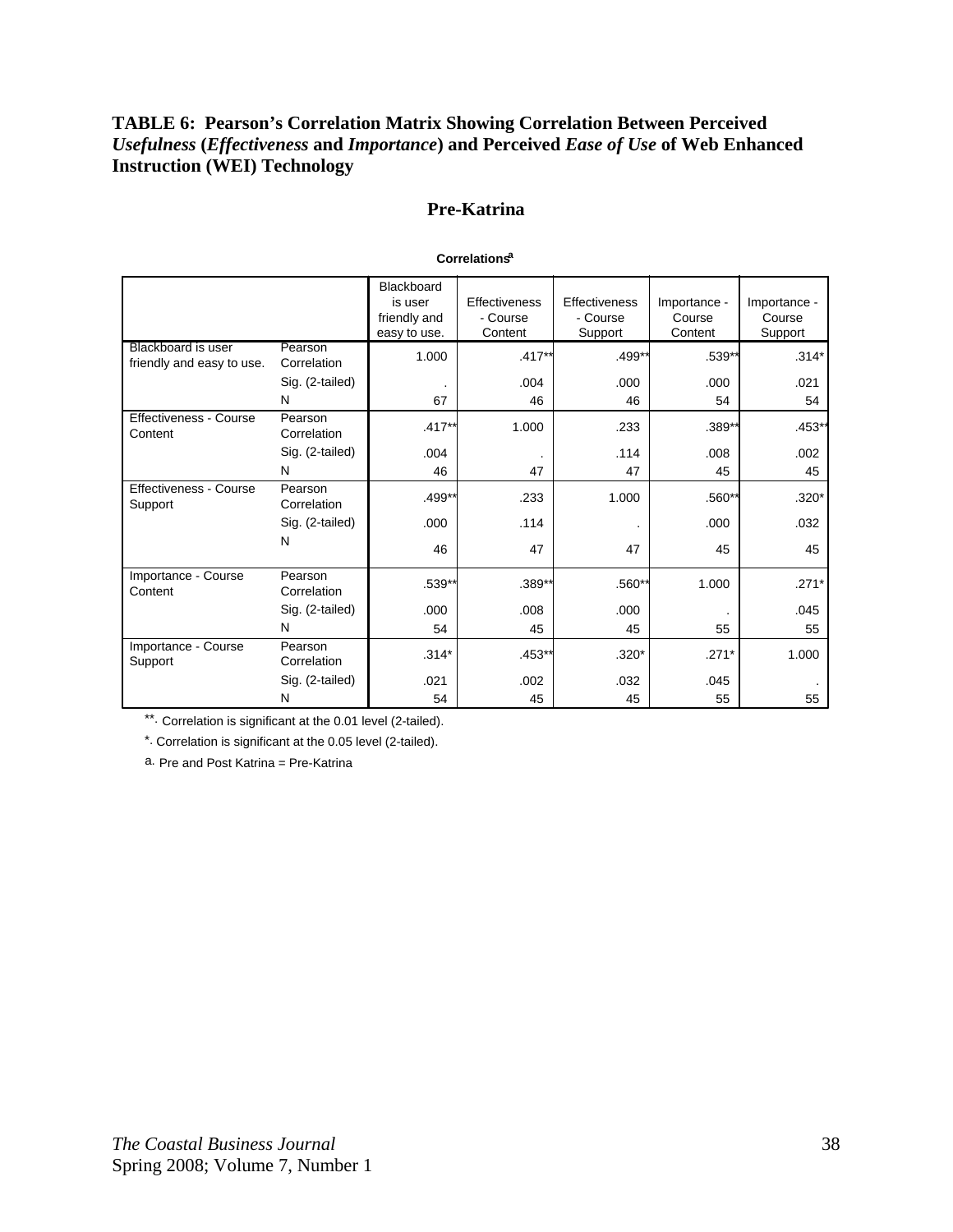#### **Correlationsa**

|                                                 |                        | <b>Blackboard</b><br>is user<br>friendly and<br>easy to use. | <b>Effectiveness</b><br>- Course<br>Content | Effectiveness<br>- Course<br>Support | Importance -<br>Course<br>Content | Importance -<br>Course<br>Support |
|-------------------------------------------------|------------------------|--------------------------------------------------------------|---------------------------------------------|--------------------------------------|-----------------------------------|-----------------------------------|
| Blackboard is user<br>friendly and easy to use. | Pearson<br>Correlation | 1.000                                                        | $.311*$                                     | .212                                 | $.293*$                           | $.368**$                          |
|                                                 | Sig. (2-tailed)        |                                                              | .016                                        | .104                                 | .023                              | .004                              |
|                                                 | N                      | 65                                                           | 60                                          | 60                                   | 60                                | 60                                |
| <b>Effectiveness - Course</b><br>Content        | Pearson<br>Correlation | $.311*$                                                      | 1.000                                       | $-179$                               | $-245$                            | .567**                            |
|                                                 | Sig. (2-tailed)        | .016                                                         |                                             | .171                                 | .064                              | .000                              |
|                                                 | N                      | 60                                                           | 60                                          | 60                                   | 58                                | 58                                |
| Effectiveness - Course<br>Support               | Pearson<br>Correlation | .212                                                         | $-179$                                      | 1.000                                | $.400**$                          | $-146$                            |
|                                                 | Sig. (2-tailed)        | .104                                                         | .171                                        |                                      | .002                              | .275                              |
|                                                 | N                      | 60                                                           | 60                                          | 60                                   | 58                                | 58                                |
| Importance - Course<br>Content                  | Pearson<br>Correlation | $.293*$                                                      | $-.245$                                     | $.400**$                             | 1.000                             | $-189$                            |
|                                                 | Sig. (2-tailed)        | .023                                                         | .064                                        | .002                                 | $\cdot$                           | .148                              |
|                                                 | N                      | 60                                                           | 58                                          | 58                                   | 60                                | 60                                |
| Importance - Course<br>Support                  | Pearson<br>Correlation | .368**                                                       | .567**                                      | $-146$                               | $-189$                            | 1.000                             |
|                                                 | Sig. (2-tailed)        | .004                                                         | .000                                        | .275                                 | .148                              |                                   |
|                                                 | N                      | 60                                                           | 58                                          | 58                                   | 60                                | 60                                |

\*. Correlation is significant at the 0.05 level (2-tailed).

\*\*. Correlation is significant at the 0.01 level (2-tailed).

a. Pre and Post Katrina = Post-Katrina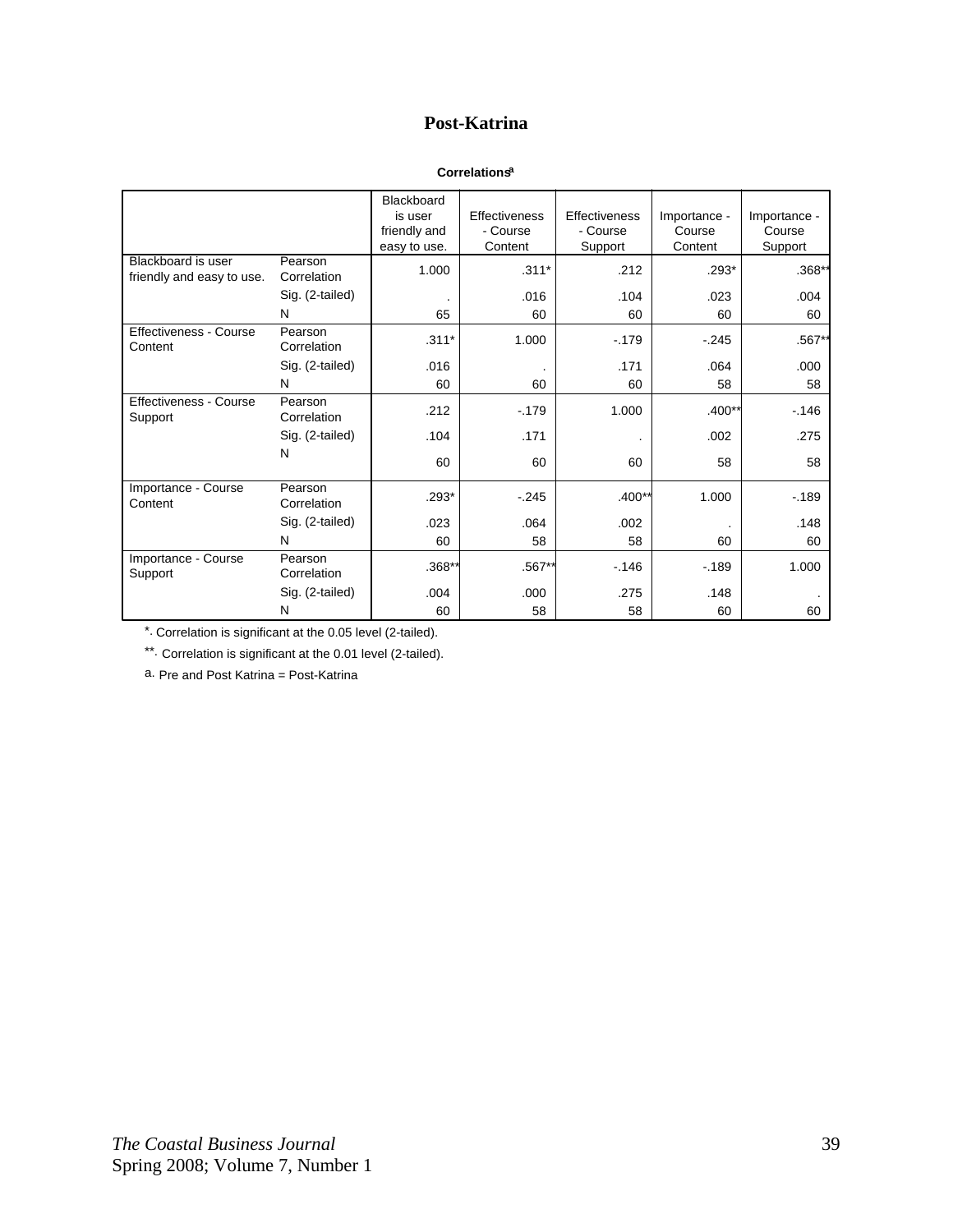# **TABLE 7: A Comparison of Perceived** *Usefulness* **(***Effectiveness* **and** *Importance***), and Perceived** *Usage* **of Web Enhanced Instruction (WEI) Technology Before and After Hurricane Katrina**

| Effect         |                          | Value  | F                    | Hypothesis df | Error df | Sig. |
|----------------|--------------------------|--------|----------------------|---------------|----------|------|
| Intercept      | Pillai's Trace           | .976   | 625.807 <sup>a</sup> | 6.000         | 91.000   | .000 |
|                | Wilks' Lambda            | .024   | 625.807 <sup>a</sup> | 6.000         | 91.000   | .000 |
|                | <b>Hotelling's Trace</b> | 41.262 | 625.807 <sup>a</sup> | 6.000         | 91.000   | .000 |
|                | Roy's Largest Root       | 41.262 | 625.807 <sup>a</sup> | 6.000         | 91.000   | .000 |
| <b>KATRINA</b> | Pillai's Trace           | .049   | .779a                | 6.000         | 91.000   | .588 |
|                | Wilks' Lambda            | .951   | .779a                | 6.000         | 91.000   | .588 |
|                | <b>Hotelling's Trace</b> | .051   | .779a                | 6.000         | 91.000   | .588 |
|                | Roy's Largest Root       | .051   | .779ª                | 6.000         | 91.000   | .588 |

#### **Multivariate Tests<sup>b</sup>**

a. Exact statistic

b. Design: Intercept+KATRINA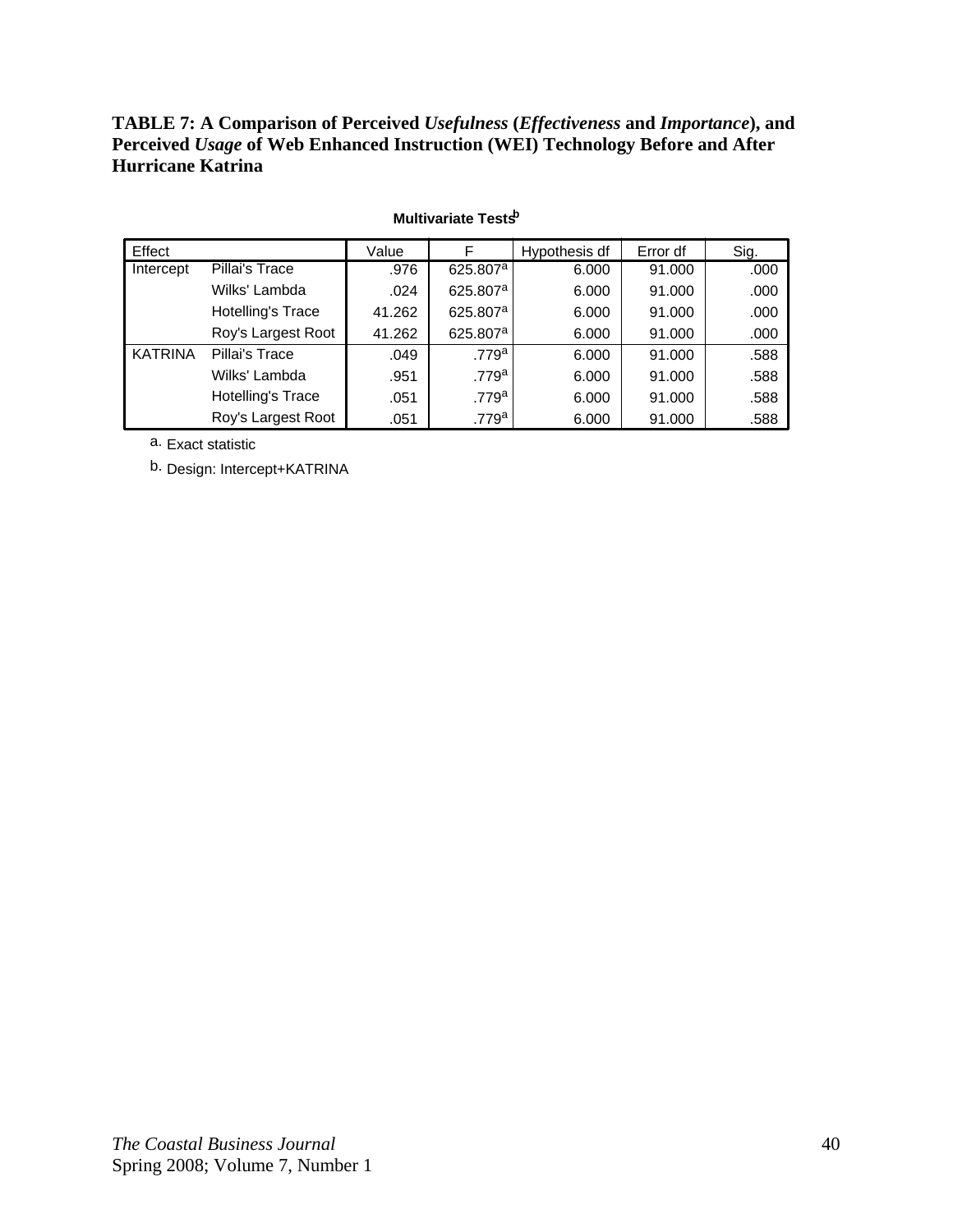|                                  |                                                 | Type III Sum               |                |             |          |      |
|----------------------------------|-------------------------------------------------|----------------------------|----------------|-------------|----------|------|
| Source<br><b>Corrected Model</b> | Dependent Variable                              | of Squares                 | df             | Mean Square | F        | Sig. |
|                                  | Usage<br><b>Effectiveness - Course Content</b>  | .391a<br>.509 <sup>b</sup> | $\overline{1}$ | .391        | .441     | .508 |
|                                  |                                                 |                            | $\mathbf{1}$   | .509        | .489     | .486 |
|                                  | Effectiveness - Course Support                  | 1.993E-02 <sup>c</sup>     | 1              | 1.993E-02   | .021     | .884 |
|                                  | Importance - Course Content                     | 2.652 <sup>d</sup>         | 1              | 2.652       | 2.722    | .102 |
|                                  | Importance - Course Support                     | $1.482^e$                  | 1              | 1.482       | 1.454    | .231 |
|                                  | Blackboard is user friendly and<br>easy to use. | $.167^\text{f}$            | 1              | .167        | .229     | .633 |
| Intercept                        | Usage                                           | .271                       | 1              | .271        | .306     | .581 |
|                                  | Effectiveness - Course Content                  | .199                       | 1              | .199        | .191     | .663 |
|                                  | Effectiveness - Course Support                  | .507                       | 1              | .507        | .543     | .463 |
|                                  | Importance - Course Content                     | 2.053E-02                  | 1              | 2.053E-02   | .021     | .885 |
|                                  | Importance - Course Support                     | 8.314E-04                  | 1              | 8.314E-04   | .001     | .977 |
|                                  | Blackboard is user friendly and<br>easy to use. | 1887.840                   | $\mathbf{1}$   | 1887.840    | 2595.217 | .000 |
| <b>KATRINA</b>                   | Usage                                           | .391                       | $\mathbf{1}$   | .391        | .441     | .508 |
|                                  | <b>Effectiveness - Course Content</b>           | .509                       | 1              | .509        | .489     | .486 |
|                                  | <b>Effectiveness - Course Support</b>           | 1.993E-02                  | 1              | 1.993E-02   | .021     | .884 |
|                                  | Importance - Course Content                     | 2.652                      | 1              | 2.652       | 2.722    | .102 |
|                                  | Importance - Course Support                     | 1.482                      | 1              | 1.482       | 1.454    | .231 |
|                                  | Blackboard is user friendly and<br>easy to use. | .167                       | 1              | .167        | .229     | .633 |
| Error                            | Usage                                           | 84.980                     | 96             | .885        |          |      |
|                                  | Effectiveness - Course Content                  | 99.965                     | 96             | 1.041       |          |      |
|                                  | Effectiveness - Course Support                  | 89.742                     | 96             | .935        |          |      |
|                                  | Importance - Course Content                     | 93.517                     | 96             | .974        |          |      |
|                                  | Importance - Course Support                     | 97.800                     | 96             | 1.019       |          |      |
|                                  | Blackboard is user friendly and<br>easy to use. | 69.833                     | 96             | .727        |          |      |
| Total                            | Usage                                           | 85.560                     | 98             |             |          |      |
|                                  | <b>Effectiveness - Course Content</b>           | 100.595                    | 98             |             |          |      |
|                                  | <b>Effectiveness - Course Support</b>           | 90.310                     | 98             |             |          |      |
|                                  | Importance - Course Content                     | 96.177                     | 98             |             |          |      |
|                                  | Importance - Course Support                     | 99.323                     | 98             |             |          |      |
|                                  | Blackboard is user friendly and<br>easy to use. | 1992.000                   | 98             |             |          |      |
| <b>Corrected Total</b>           | Usage                                           | 85.371                     | 97             |             |          |      |
|                                  | Effectiveness - Course Content                  | 100.474                    | 97             |             |          |      |
|                                  | Effectiveness - Course Support                  | 89.762                     | 97             |             |          |      |
|                                  | Importance - Course Content                     | 96.169                     | 97             |             |          |      |
|                                  | Importance - Course Support                     | 99.281                     | 97             |             |          |      |
|                                  | Blackboard is user friendly and<br>easy to use. | 70.000                     | 97             |             |          |      |

#### **Tests of Between-Subjects Effects**

a. R Squared = .005 (Adjusted R Squared = -.006)

b. R Squared = .005 (Adjusted R Squared = -.005)

c. R Squared = .000 (Adjusted R Squared = -.010)

d. R Squared = .028 (Adjusted R Squared = .017)

e. R Squared = .015 (Adjusted R Squared = .005)

f. R Squared = .002 (Adjusted R Squared =  $-.008$ )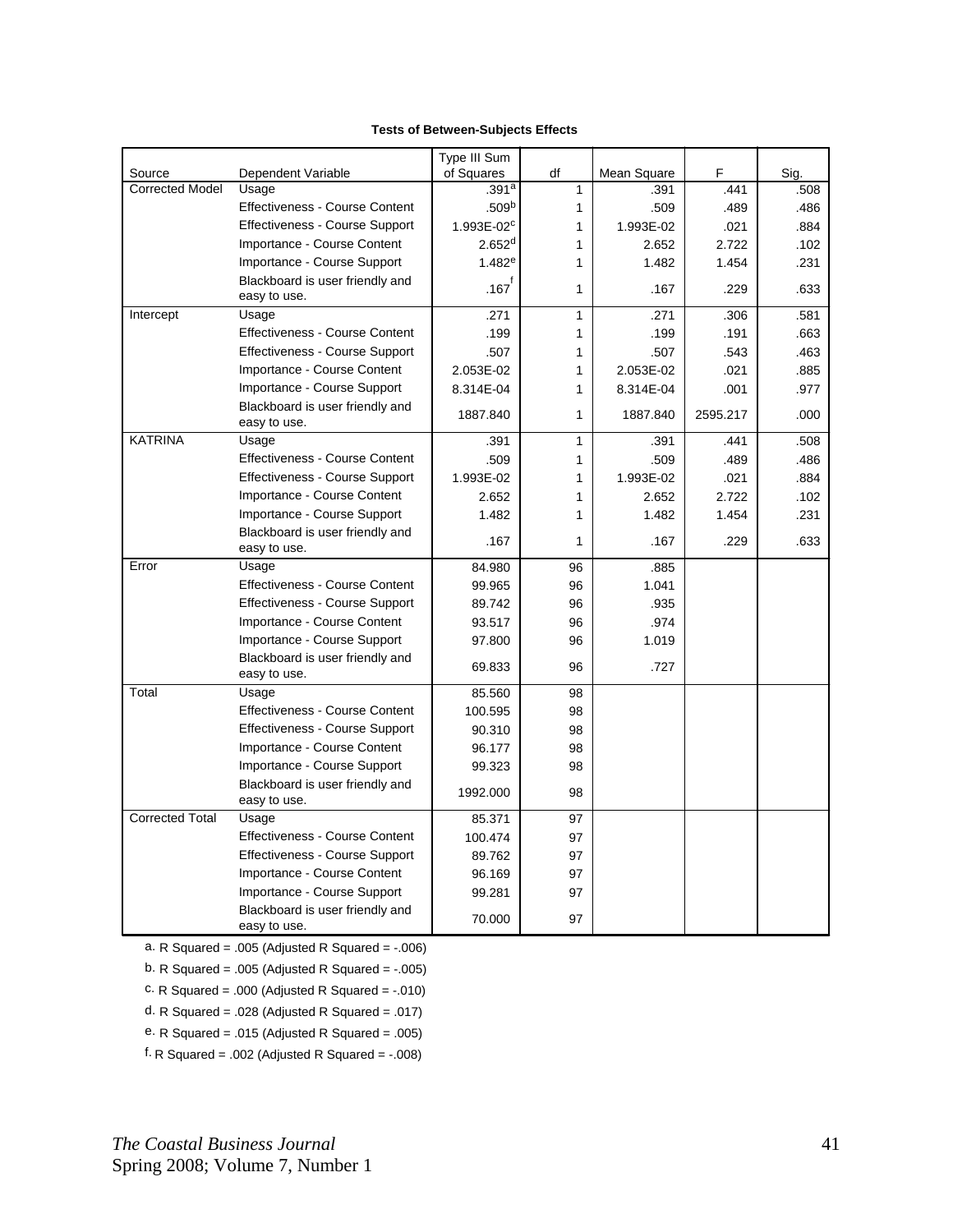#### **DISCUSSION AND CONCLUSIONS**

 In this study, we have examined whether students from a historically black college would show reactions to Blackboard elements which were consistent with earlier findings by Landry (2003) and Landry et al (2006), and whether the relationships in the model would differ when we compare a sample of students who responded to the TAM survey pre-Hurricane Katrina to those surveyed after the disaster. Overall, our results show both a general pattern of consistency, in which linkages are found for most of the modified TAM variables (Figure 1). Based upon our earlier research, we had expected that, if a sudden thrust into WEI post-storm had served to accelerate minority students across the digital divide, we would see higher ratings of *Usefulness*  and patterns of linkages which were closer to the TAM model (Figure 1) for the post-storm sample. However, our findings suggest that a more complex set of factors may be operating. In contrast to our discussion of the *digital divide,* our findings in this study indicate that the students from the historically black college saw *more* TAM linkages - for course support as well as course content (see Tables  $4 \& 5$ ). Further differences were apparent in the pre- and post-storm environments. When considering the relationships between *Usage* and *Effectiveness*, course support items were not significantly related to *Usage* pre-storm, but they did show significant relationships after the disaster. An examination of the relationships between *Usage* and *Ease of Use* suggests that there were no relationships pre-storm but that the relationships were significant and positive post-storm. Notably, perceived *Ease of Use* received higher ratings pre-storm than post-storm.

 Why were the changes occurring? One possible set of reasons was mentioned briefly in our discussion of demographics. The demographic breakdowns in the university had shifted in important ways when pre-storm demographics are compared to post-storm. There are many more seniors, fewer entering freshmen and graduate students, more business students, and more students in the 21-25 age range. What may be occurring is a shift which could be important to universities planning for disaster recovery (see especially Connell & Drennan, 2006), in that the post-Katrina student body consists of more – and perhaps more traditional - students trying to finish their coursework and those involved in the more immediate job-related "payoff" of a business degree, with many more graduating seniors and fewer undergraduates, freshmen, and graduate students. Obviously, if this is the case, finding a way to attract a new body of these students will represent a major challenge for the university in future years. From the perspective of this paper, it may be that the post-Katrina students have somewhat different needs and expectations of WEI than those who preceded them. Especially, note that this group may feel the need for more course support, especially in an ability to use features such as e-mail, and may feel that the system is harder to use than the more heavily-represented freshmen and graduate students in the pre-storm environment.

 Moreover, the environment itself may have changed. Anecdotal discussion suggests that, post-Katrina, there was the need to offer an extremely high level of WEI to support the classroom in a situation where students and instructors alike were struggling simply to get to class, to find needed course materials, and to communicate in a situation where even such factors as telephone service between faculty and students are not always regularly available. Perhaps what we are seeing in this situation is an environment where faculty and students alike at the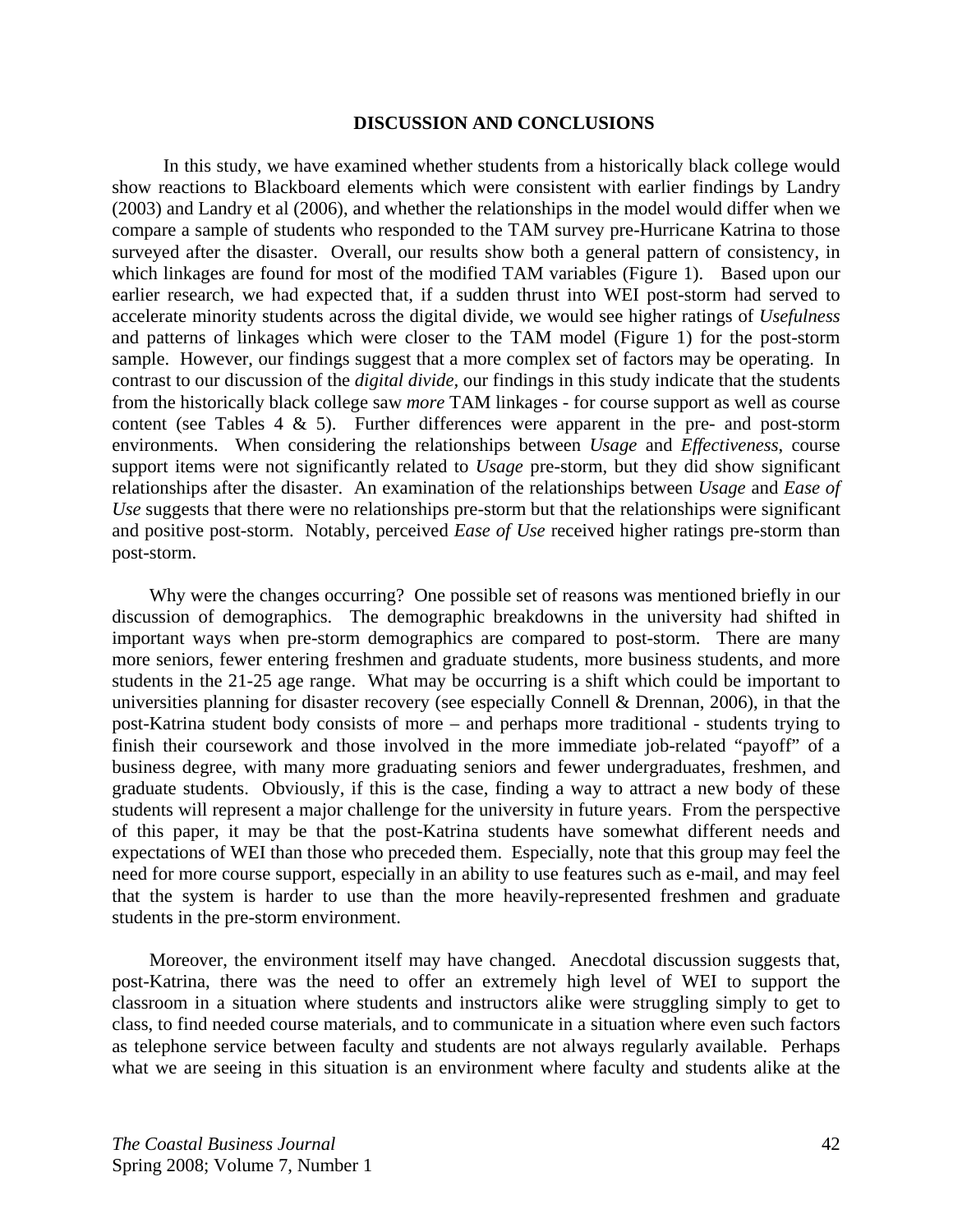historically black college have turned to some aspects of WEI such as course support and there has been a heightened recognition of its importance.

 In this study, we have reported results replicating earlier work by Landry (2003) and Landry et al (2006) in a historically black college. Our findings indicate overall support for the TAM linkages (Figure 1) found by Landry (2003) and Landry et al (2006). However, our overall findings indicate more relationships, especially to course support - for the historically black college, results which may be inconsistent with the digital divide discussed previously. We have speculated that the pre- vs. post-Katrina environment may have influenced student perceptions but additional study may be needed to tease out the relationships. Taken as a whole, our results suggest, on a potentially positive note, that it is entirely possible to overcome the digital divide, but it is our hope that less drastic means than a hurricane can be employed.

#### **REFERENCES**

- Ashkenas, R., Ulrich, D., Jick, T. & Kerr, S. (1998). *The Boundaryless Organization: Breaking the Chains of Organizational Structure.* San Francisco: Jossey-Bass.
- Carnevale, D. (2003). Senators Urged to Back Technology Program for Minority Colleges. *Chronicle of Higher Education*, 49(26), A35.
- Connell, M. & Drennan, L. (2006). Mission impossible? Planning and Preparing for Crisis. *Journal of Contingency and Crisis Management,* 14(2), 59-91.
- Davis, F. D. (1989). Perceived Usefulness, Perceived Ease of Use, and User Acceptance of Information Technology. *MIS Quarterly*, 13(3), 319-340.
- Del Favero, M. & Hinson, J. (2007). Evaluating Instructor Technology Integration in Community and Technical Colleges: A Performance Evaluation Matrix. *Community College Journal of Research & Practice*, 31(5), 389-408.
- Dervarics, C. (2003). New Bill Puts Technology Funds in the Hands of HBCUs. *Black Issues in Higher Education*, 20(3), 7.
- Dumort, A. (2000). New Media and Distance Education: An EU-Us Perspective. *Information, Communication & Society*, 3(4), 546-556.
- Duncan, R. (1979). What is the Right Organizational Structure? *Organizational Dynamics,*  Winter, 59-69.
- Fishbein, M., & Ajzen, I. (1975). *Belief, Attitude, Intention, and Behavior: An Introduction to Theory and Research*. Massachusetts: Addison-Wesley Publishing Company.
- Hamilton, K. (2001). Historically Black Colleges Strive to Bring Campus Communities Up to Technological Speed. *Black Issues in Higher Education*, 18(2), 30-33.
- Hansen, B. (2001). Digital Divide, *CQ Researcher*, 11(42), 1010-1011.
- Helford, P., & Lei, R. (2001). Using the Web to Deliver and Enhance Classes: Two Case Studies. Retrieved November 2, 2002 from http:/www.hut.fi/events/eunis 99/Assession/A31.html.
- Inoue, Y. (2000). The University Student's Preference for Learning by Computer Assisted Instruction. *Journal of Educational Technology Systems*, 28, 277-285.
- Landry, B. J. (2003). Student Reactions to Web Enhanced Instructional Elements. Dissertation, Mississippi State University.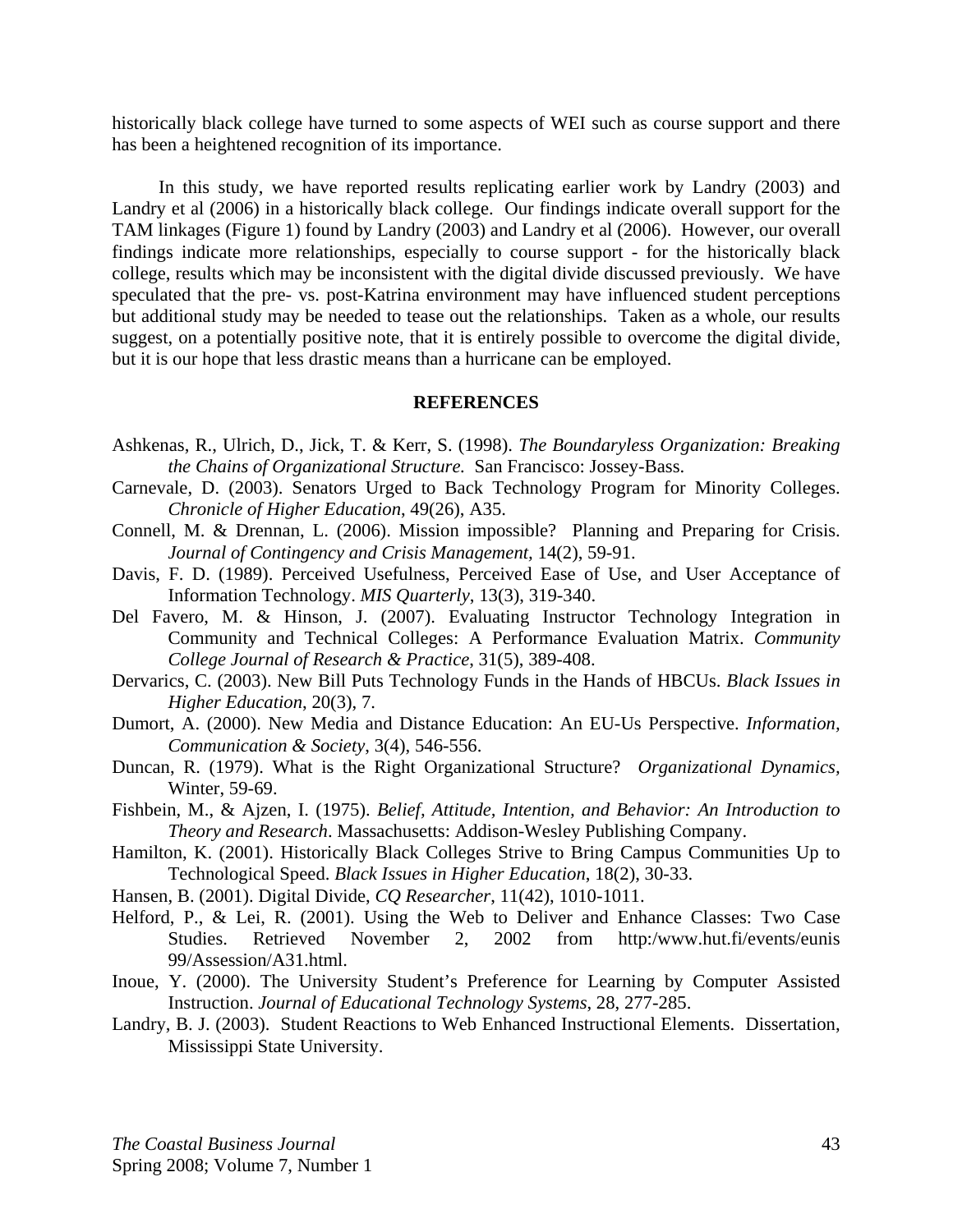- Landry, B. J., Griffeth, R, & Hartman, S. (2006). Measuring Student Perceptions of Blackboard Using the Technology Acceptance Model. *Decision Sciences Journal of Innovative Education*, 4(1), 87-99.
- Mitroff, I., Diamond, M., & Alpaslan, C.M. (2006). How Prepared are America's Colleges and Universities for Major Crises? *Change,* January-February, 60-68.
- Morse, J., & Lorsch, J. (1970). Beyond Theory Y. *Harvard Business Review,* 48(3), 61-68.
- Roach, R. (2000). HBCUs Strategize on Ways to Close Digital Divide on their Campuses. *Black Issues in Higher Education*, 17(20), 42-43.
- Roach, R. (2001). Finding Room for Improvement. *Black Issues in Higher Education*, 18(21), 5.
- Segars, A. H., & Grover, V. (1993). Re-Examining Perceived Ease of Use and Usefulness: A Confirmatory Factor Analysis, *MIS Quarterly*, 17(4), 517-525.
- Snipes, V. T., Ellis, W., & Thomas, J. (2006). Are HBCUs up to Speed Technologically?: One Case Study. *Journal of Black Studies*, 36(3), 382-395.
- Stumpf, A. D., McCrimon, E., &Davis, J. E. (2005). Carpe Diem: Overcome Misconceptions in Community College Distance Learning. *Community College Journal of Research & Practice*, 29(5), 357-367.
- Tiene, D. (2002). Addressing the Global Digital Divide and its Impact on Educational Opportunity, *Educational Media International*, 39(3/4), 211-222.

# **ABOUT THE AUTHORS**

**Lillian Y. Fok** is a Professor of Management, as well as the Seraphia Leyda Teaching Fellow at the University of New Orleans. She joined the Department of Management at UNO in 1989. She has actively participated in the development of various undergraduate, graduate, as well as executive programs. She has many articles published in highly regarded refereed journals, both academic and professional. In addition, she has won five best paper awards in business conferences and one best paper of the year award offered by a high quality journal.

**Sandra Hartman** is the Chase Professor of Management at the University of New Orleans (UNO). Professor Hartman joined UNO in 1981 following a 20-year career as a manager in the hospitality and telephone industries. She has also taught in UNO's International Summer School program in Innsbruck, Austria and currently teaches in UNO's Executive MBA program in New Orleans, Kingston, Jamaica and in Puerto Rico. Professor Hartman's research interests include human resources management, leadership in organizations, healthcare management, and the human impacts of technology change. Dr. Hartman's research has been published in journals such as the *Journal of Business Research, International Journal of Management and Enterprise Development*, *Healthcare Manager Journal, International Journal of Management and Decision Making*, JO*NA's Healthcare Law, Ethics & Regulation*, *Journal of Nursing Management, International Journal of Quality and Reliability Management*, *International Journal of Health Care Quality Assurance*, and many others.

**Susan Zee** is a Visiting Professor of Finance at Southeastern Louisiana University. She teaches financial management, investments, operations management, and business statistics. Professor Zee's research interests include corporate finance, investments, business ethics, quality management, and econometrics. Her research has been published in journals such as *European*